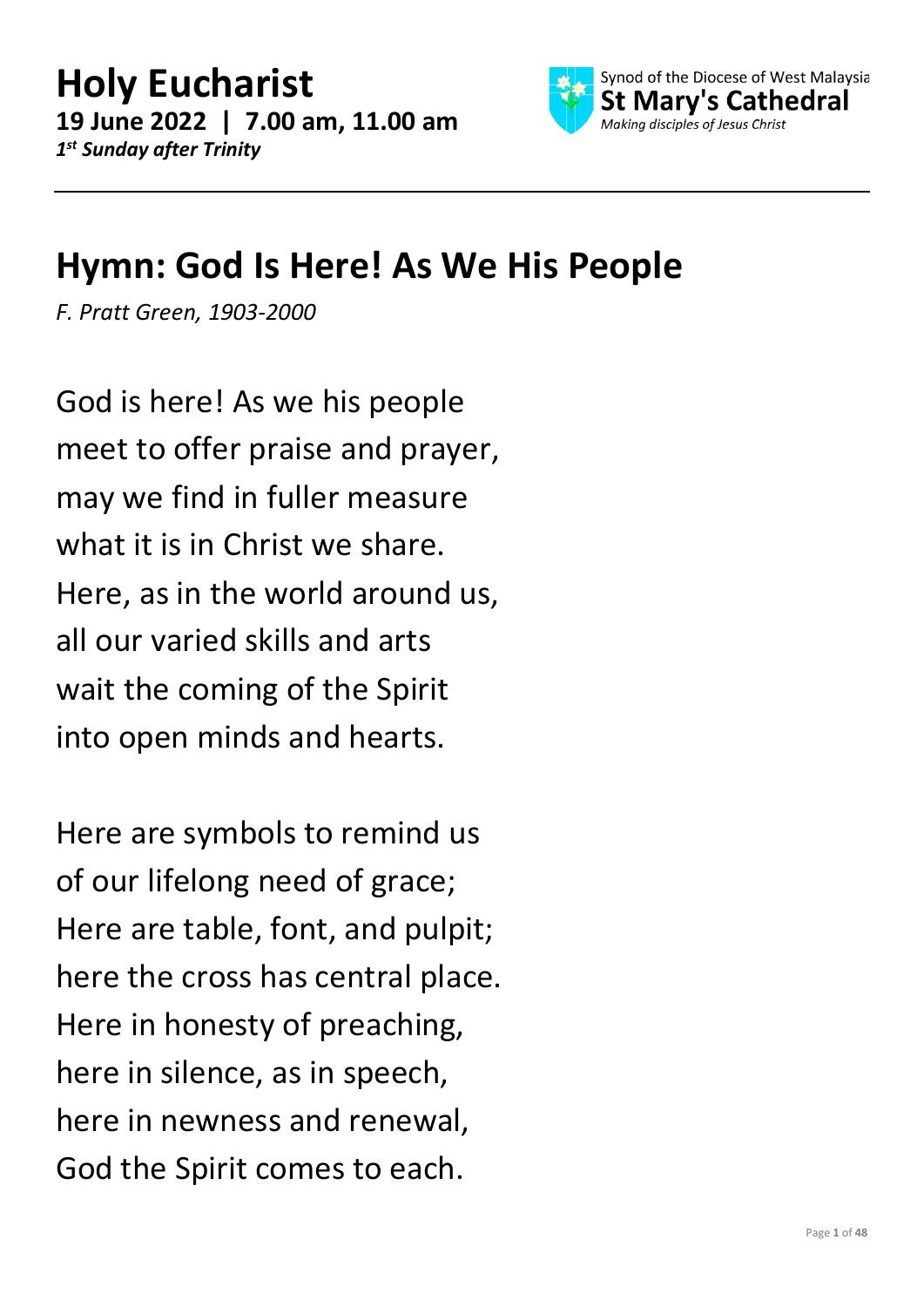Here our children find a welcome in the Shepherd's flock and fold, here as bread and wine are taken, Christ sustains us as of old. Here the servants of the Servant seek in worship to explore what it means in daily living to believe and to adore.

Lord of all, of Church and Kingdom, in an age of change and doubt, keep us faithful to the gospel, help us work your purpose out. Here, in this day's dedication, all we have to give, receive: we, who cannot live without you, we adore you! We believe.

© 1979, Hope Publishing Co. Used by permission. CCLI License No. 332301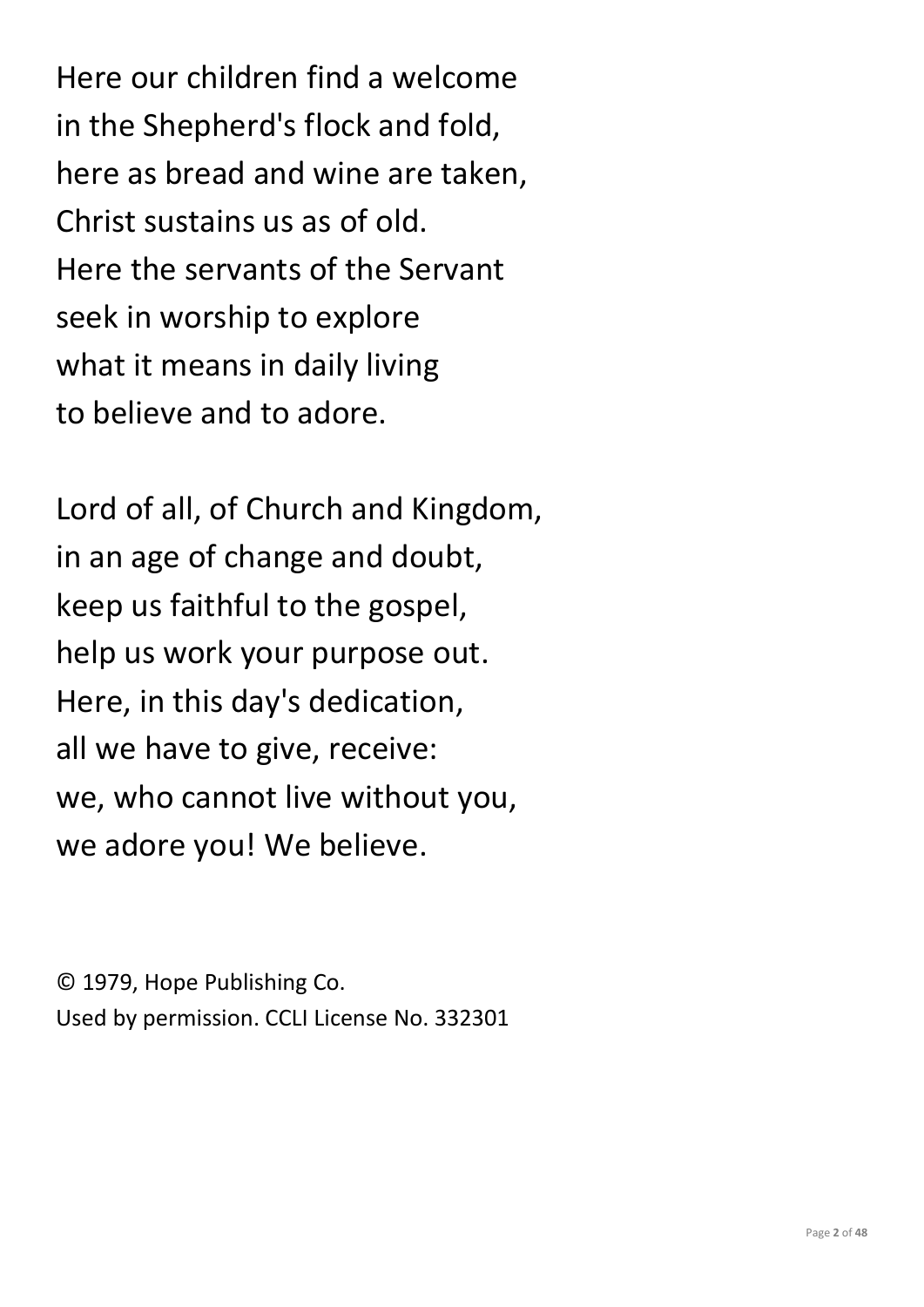## **Introduction**

#### **Prayer of Preparation**

*All:* **Almighty God, to whom all hearts are open, all desires known, and from whom no secrets are hidden cleanse the thoughts of our hearts by the inspiration of your Holy Spirit, that we may perfectly love you, and worthily magnify your holy name, through Christ our Lord. Amen.**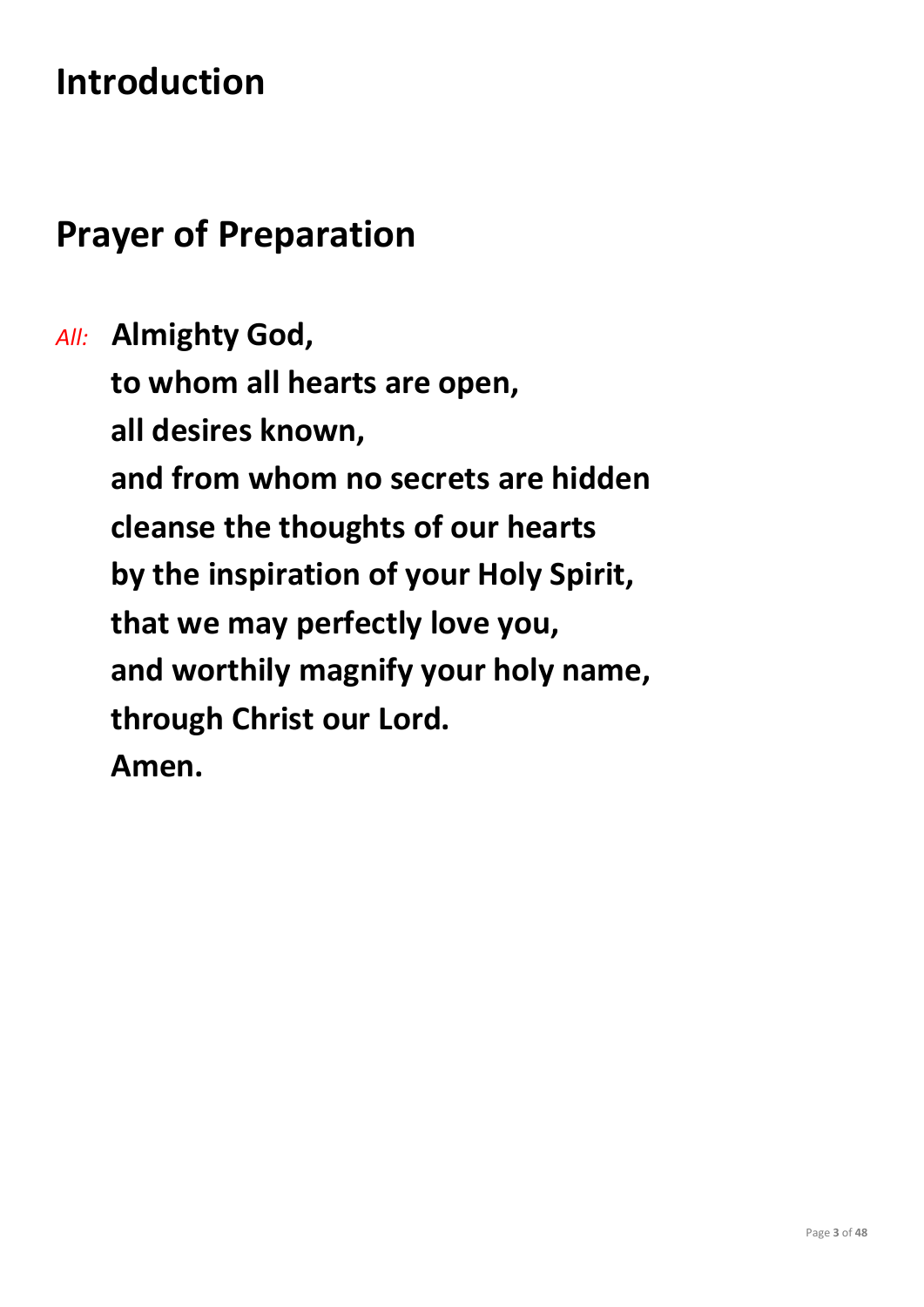### **Gloria In Excelsis**

*All:* **Glory to God in the highest and peace to his people on earth. Lord God, heavenly King, almighty God and Father, we worship you, we give you thanks, we praise you for your glory. Lord Jesus Christ, only Son of the Father, Lord God, Lamb of God, you take away the sin of the world: have mercy on us; you are seated at the right hand of the Father: receive our prayer. For you alone are the Holy One; you alone are the Lord; you alone are the Most High, Jesus Christ, with the Holy Spirit, in the glory of God the Father. Amen.**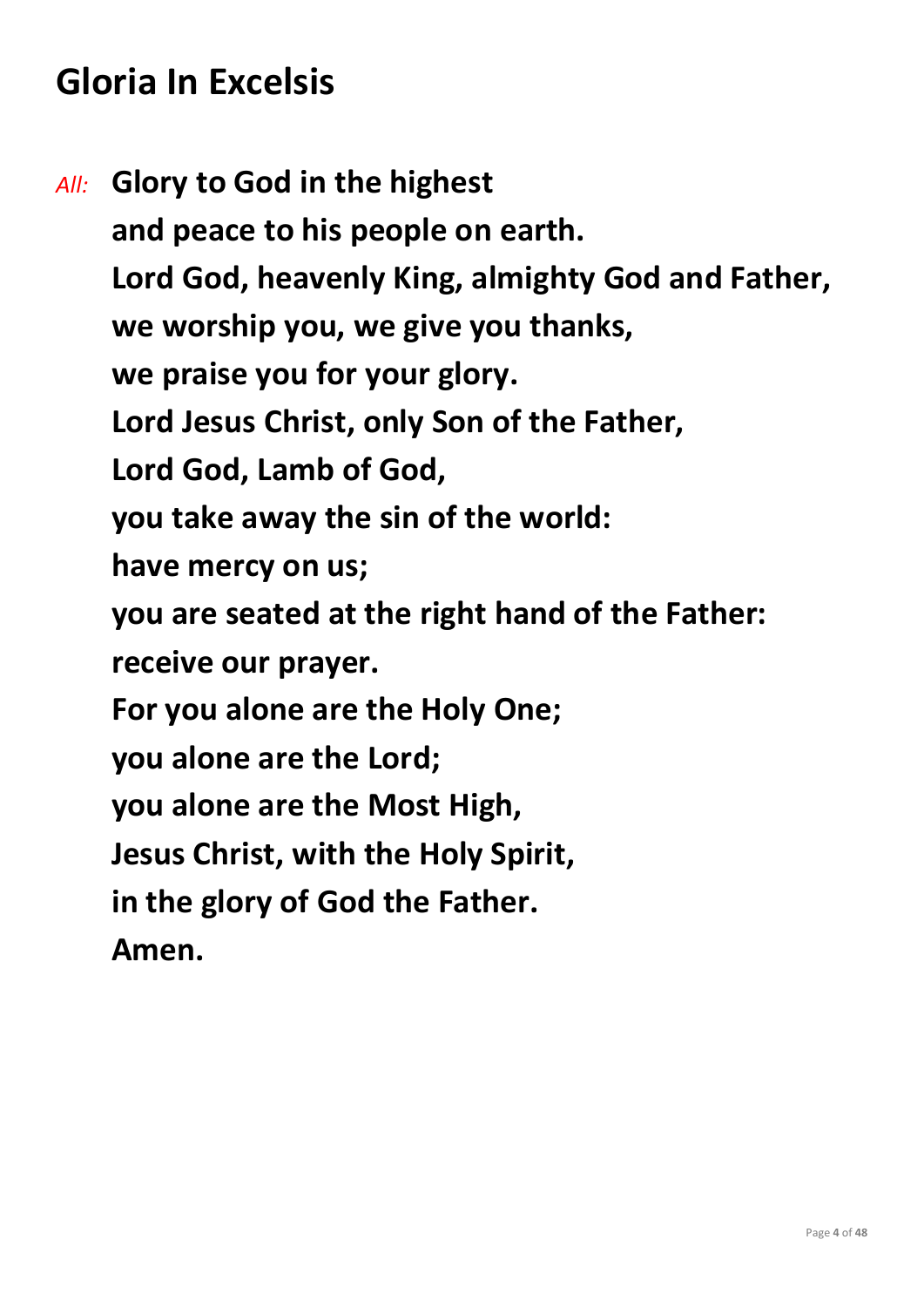# **Collect**

*Collect for the first Sunday after Trinity*

*All:* **O God, the strength of all those who put their trust in you, mercifully accept our prayers and, because through the weakness of our mortal nature we can do no good thing without you, grant us the help of your grace, that in the keeping of your commandments we may please you both in will and deed; through Jesus Christ your Son our Lord, who is alive and reigns with you, in the unity of the Holy Spirit, one God, now and for ever. Amen.**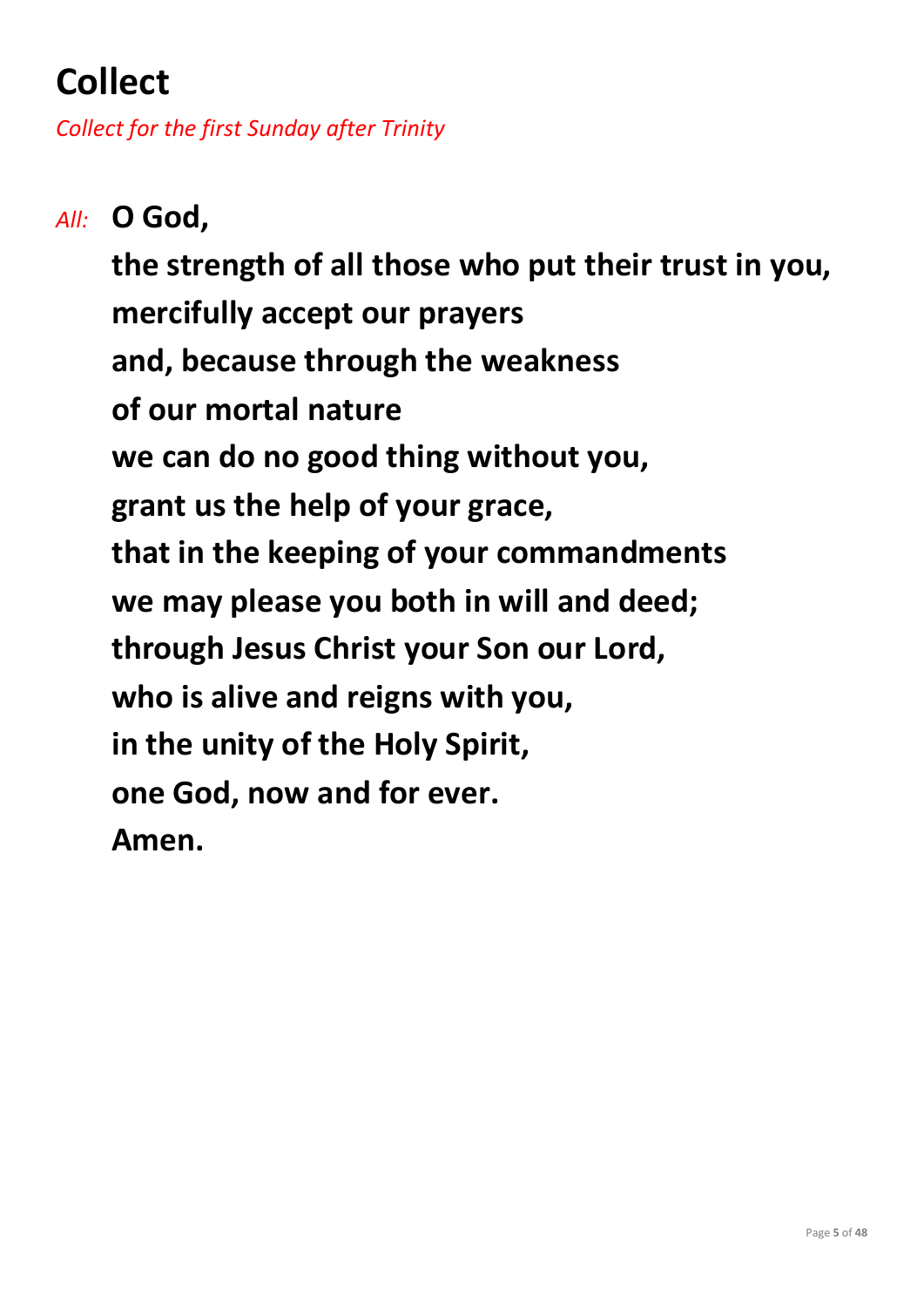*All:* **Almighty Father,**

**from whom all fatherhoods are named, strengthen the fathers among us with your power, according to the riches of your glory, that they might know the greatness of the love of Christ, and so being filled with all the fullness of God, may lead their families in the way of your salvation, through Jesus Christ our Lord, Amen.**

*At the 11am service, the Minister will pray for members of the Air Force present today.*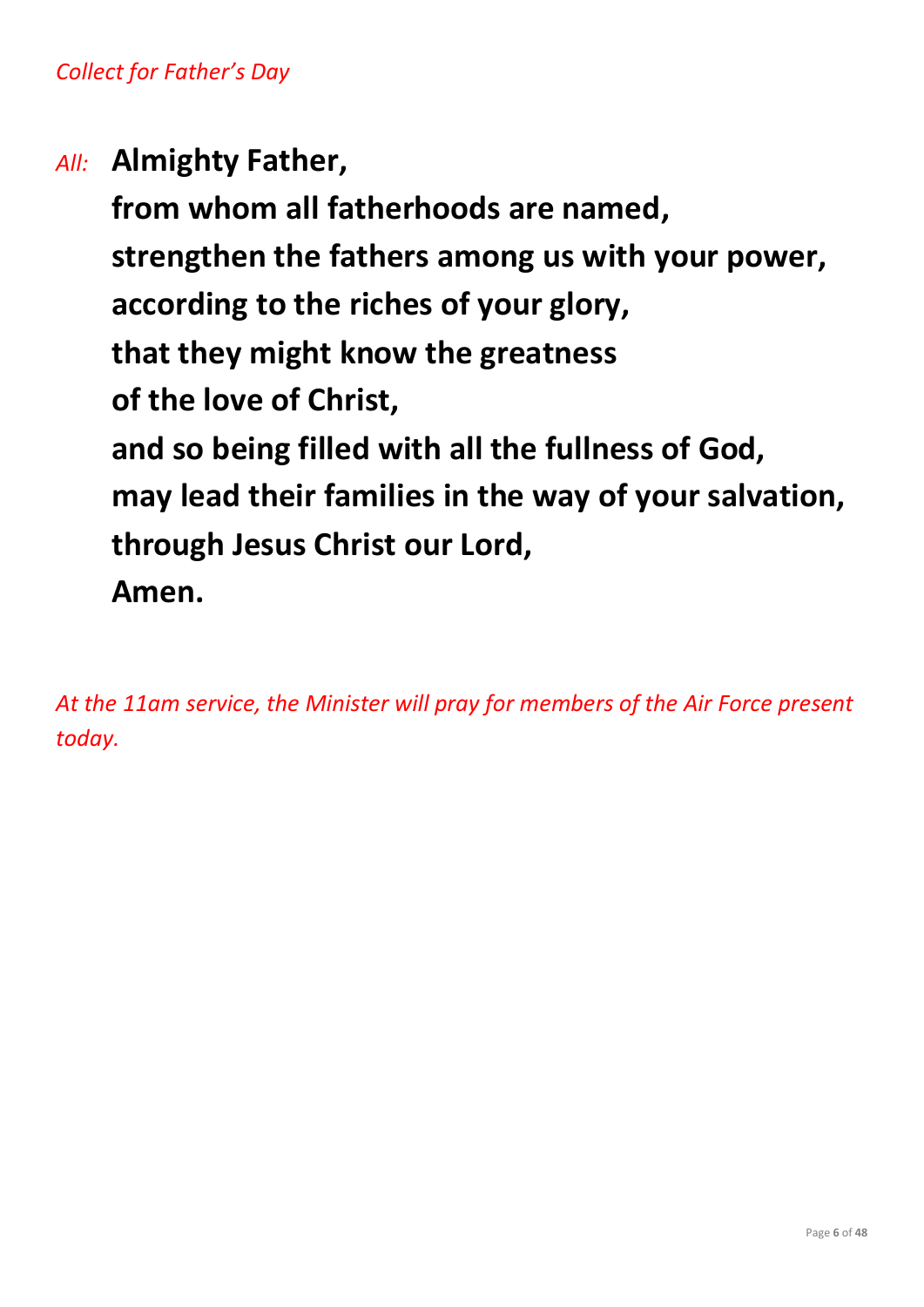## **Old Testament Reading: Exodus 32:1-14**

*(Please be seated)*

<sup>1</sup> When the people saw that Moses delayed to come down from the mountain, the people gathered themselves together to Aaron and said to him, "Up, make us gods who shall go before us. As for this Moses, the man who brought us up out of the land of Egypt, we do not know what has become of him."  $2$  So Aaron said to them, "Take off the rings of gold that are in the ears of your wives, your sons, and your daughters, and bring them to me." <sup>3</sup> So all the people took off the rings of gold that were in their ears and brought them to Aaron.<sup>4</sup> And he received the gold from their hand and fashioned it with a graving tool and made a golden calf. And they said, "These are your gods, O Israel, who brought you up out of the land of Egypt!" <sup>5</sup> When Aaron saw this, he built an altar before it. And Aaron made a proclamation and said, "Tomorrow shall be a feast to the LORD." <sup>6</sup> And they rose up early the next day and offered burnt offerings and brought peace offerings. And the people sat down to eat and drink and rose up to play.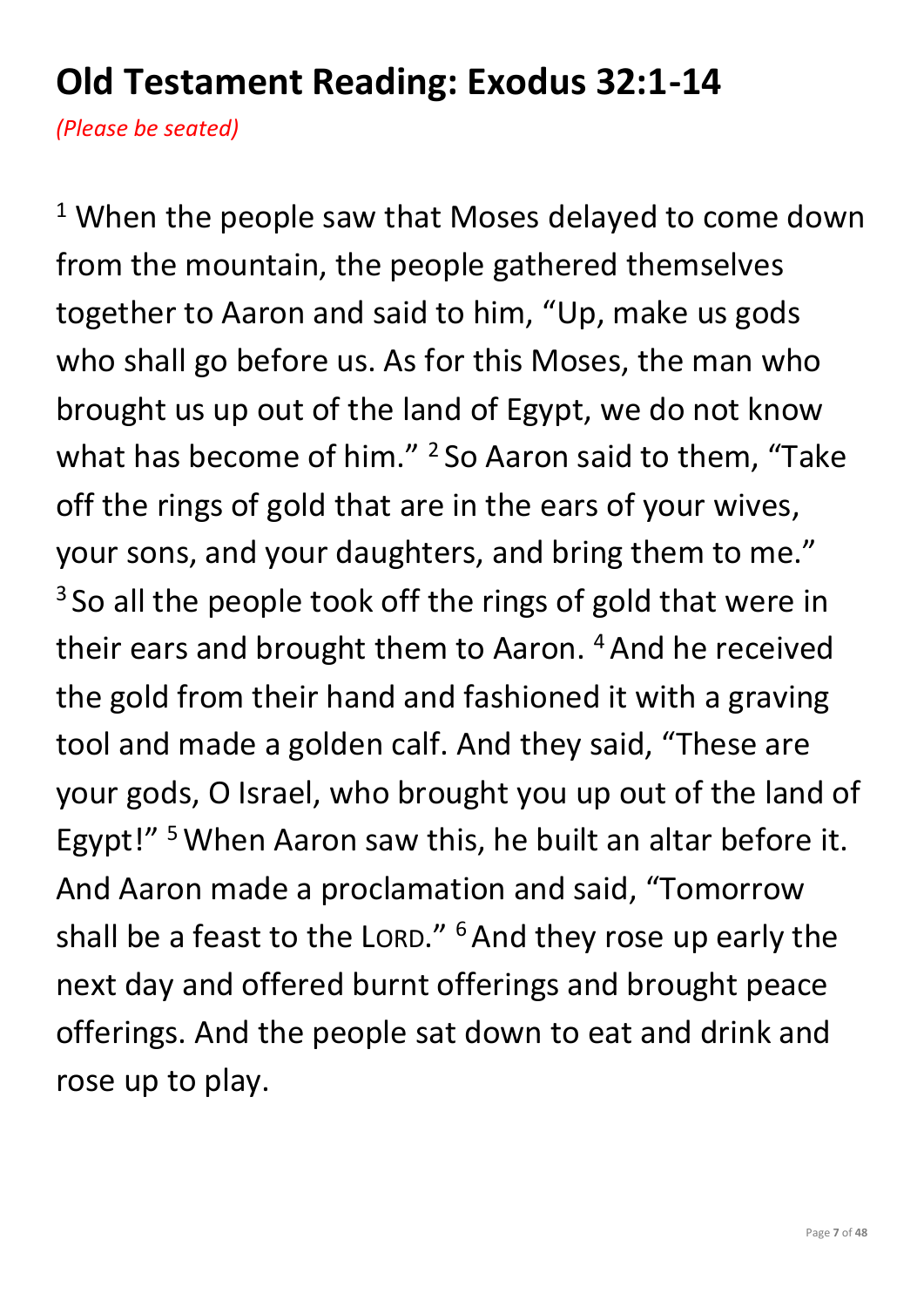<sup>7</sup> And the LORD said to Moses, "Go down, for your people, whom you brought up out of the land of Egypt, have corrupted themselves. <sup>8</sup> They have turned aside quickly out of the way that I commanded them. They have made for themselves a golden calf and have worshiped it and sacrificed to it and said, 'These are your gods, O Israel, who brought you up out of the land of Egypt!" <sup>9</sup> And the LORD said to Moses, "I have seen this people, and behold, it is a stiff-necked people.  $10$  Now therefore let me alone, that my wrath may burn hot against them and I may consume them, in order that I may make a great nation of you."

<sup>11</sup> But Moses implored the LORD his God and said, "O LORD, why does your wrath burn hot against your people, whom you have brought out of the land of Egypt with great power and with a mighty hand? <sup>12</sup>Why should the Egyptians say, 'With evil intent did he bring them out, to kill them in the mountains and to consume them from the face of the earth'? Turn from your burning anger and relent from this disaster against your people. <sup>13</sup> Remember Abraham, Isaac, and Israel, your servants, to

whom you swore by your own self, and said to them, 'I will multiply your offspring as the stars of heaven, and all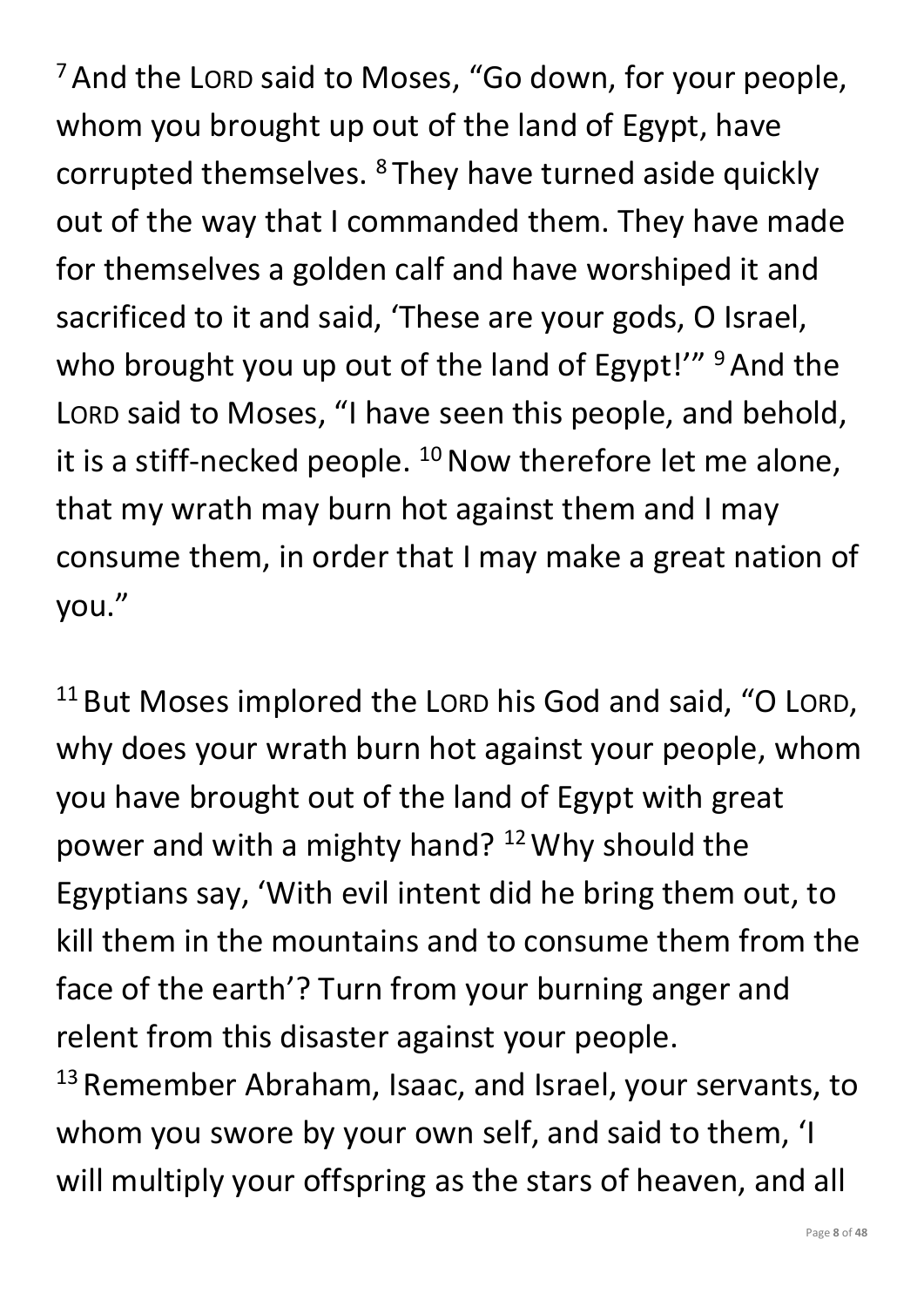this land that I have promised I will give to your offspring, and they shall inherit it forever." <sup>14</sup> And the LORD relented from the disaster that he had spoken of bringing on his people.

*At the end of the reading the reader says*

*Reader:* This is the Word of the Lord.

*All:* **Thanks be to God.**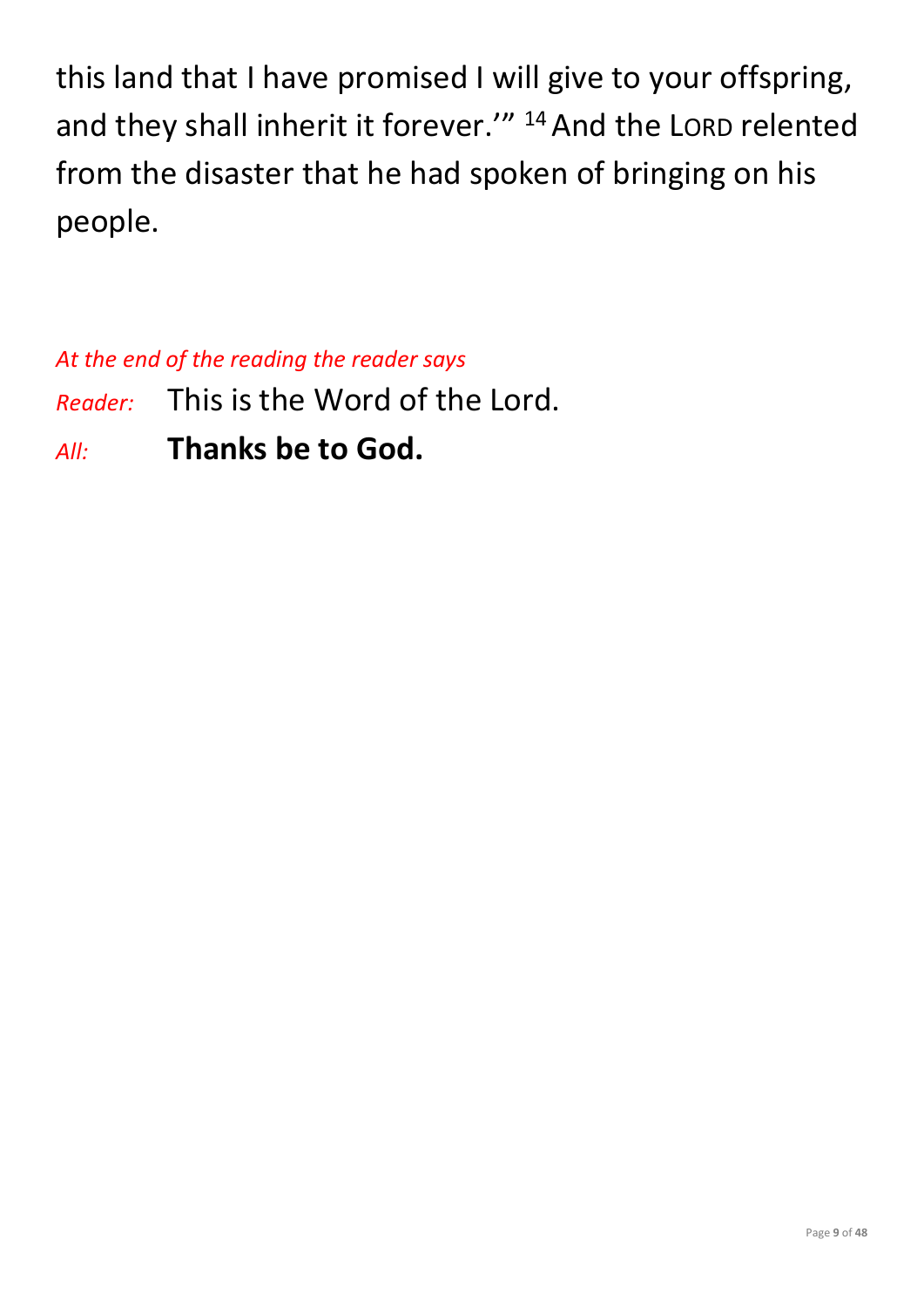### **New Testament Reading: Galatians 1:1-10**

*(Please be seated)*

 $1$  Paul, an apostle—not from men nor through man, but through Jesus Christ and God the Father, who raised him from the dead  $-$  <sup>2</sup> and all the brothers who are with me,

To the churches of Galatia:

<sup>3</sup> Grace to you and peace from God our Father and the Lord Jesus Christ, <sup>4</sup> who gave himself for our sins to deliver us from the present evil age, according to the will of our God and Father, <sup>5</sup> to whom be the glory forever and ever. Amen.

<sup>6</sup>I am astonished that you are so quickly deserting him who called you in the grace of Christ and are turning to a different gospel— $^7$  not that there is another one, but there are some who trouble you and want to distort the gospel of Christ. <sup>8</sup> But even if we or an angel from heaven should preach to you a gospel contrary to the one we preached to you, let him be accursed. <sup>9</sup> As we have said before, so now I say again: If anyone is preaching to you a gospel contrary to the one you received, let him be accursed.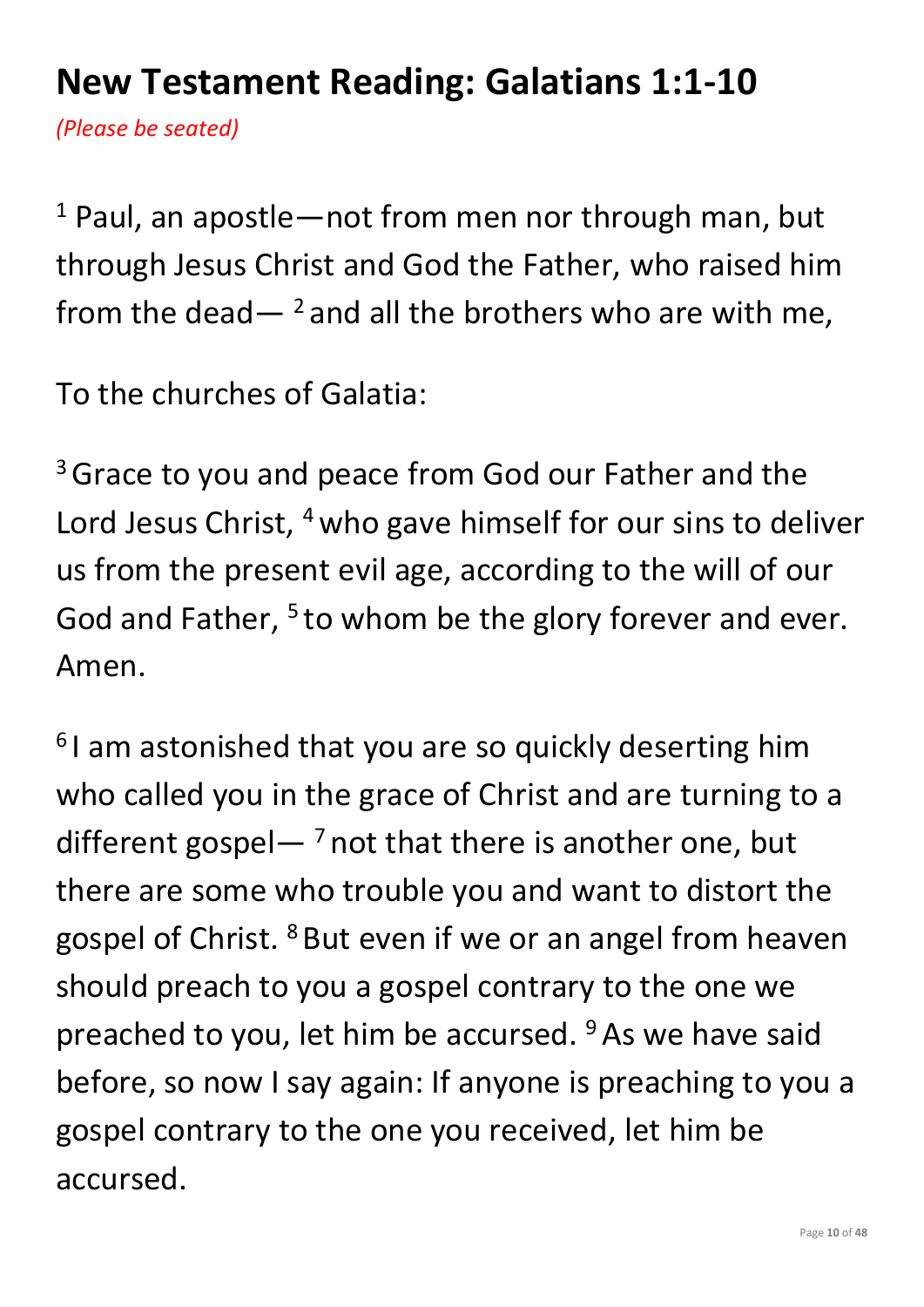<sup>10</sup> For am I now seeking the approval of man, or of God? Or am I trying to please man? If I were still trying to please man, I would not be a servant of Christ.

*At the end of the reading the reader says*

- *Reader:* This is the Word of the Lord.
- *All:* **Thanks be to God.**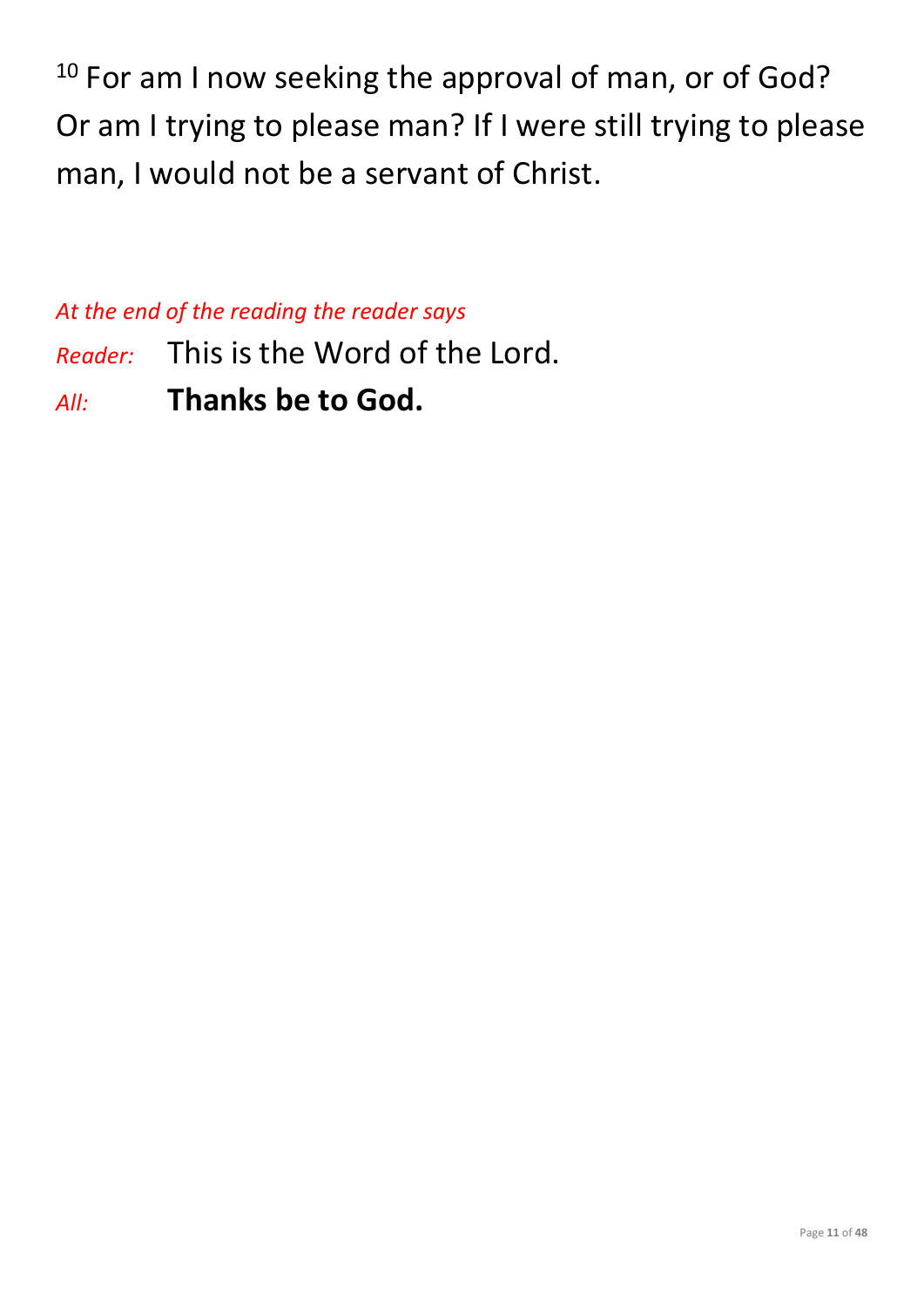## **Gospel Reading: Luke 18:31-34**

*After the reader announces the reading (the people all standing up), all shall say* **Glory to Christ our Saviour**

 $31$  And taking the twelve, he said to them, "See, we are going up to Jerusalem, and everything that is written about the Son of Man by the prophets will be accomplished. <sup>32</sup> For he will be delivered over to the Gentiles and will be mocked and shamefully treated and spit upon.  $33$  And after flogging him, they will kill him, and on the third day he will rise." <sup>34</sup> But they understood none of these things. This saying was hidden from them, and they did not grasp what was said.

*At the end of the reading the reader shall say* This is the Gospel of Christ

*All shall respond* **Praise to Christ our Lord**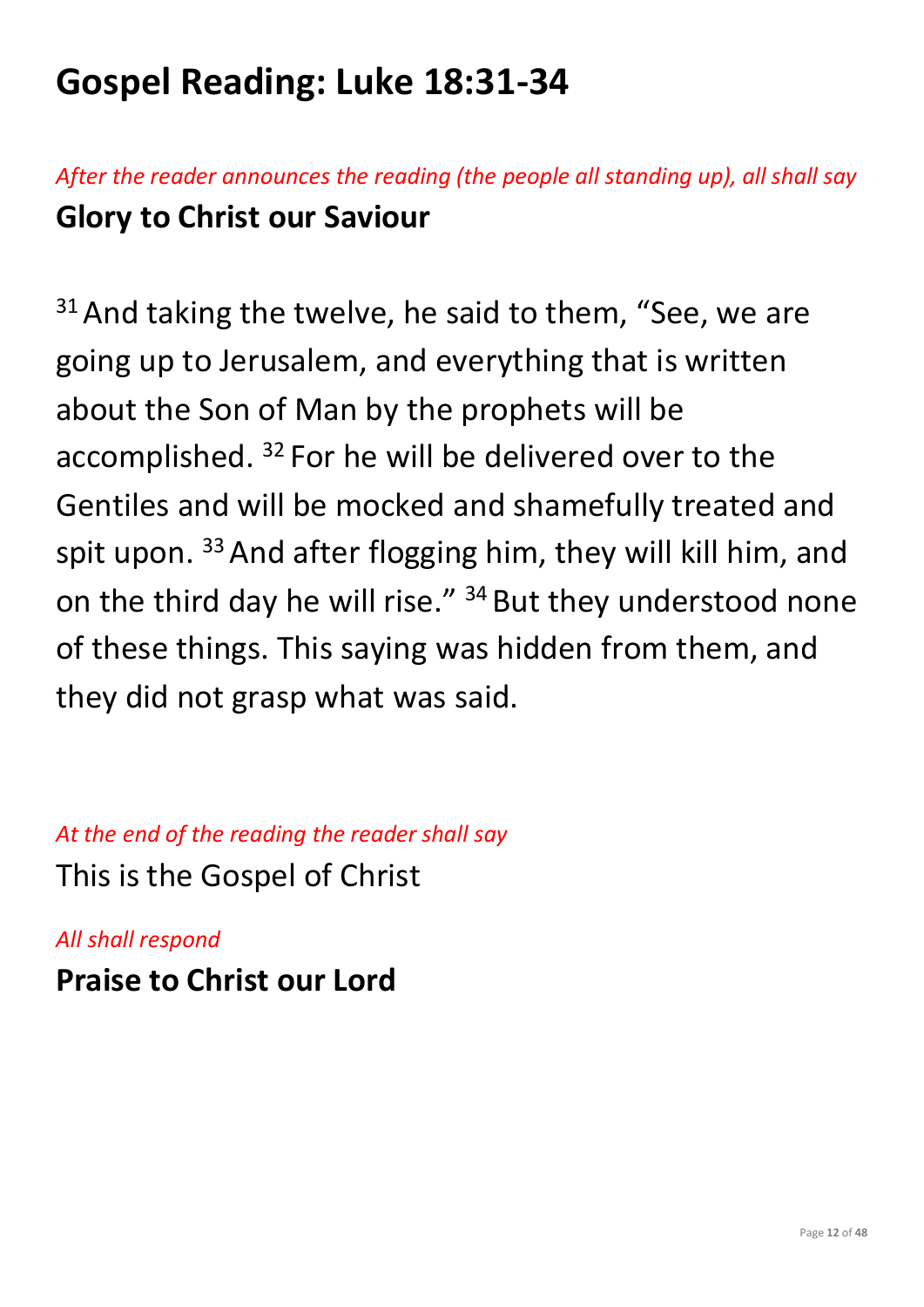#### **Sermon: Get the Gospel Right!** *Galatians 1:1-10*

**Introduction**

• **The Apostle Paul proclaims Gospel of Christ (v1-5)**

• **Distorting that Gospel leads to eternal ruin (v6-9)**

• **Defending that Gospel can be unpopular (v10)**

**Conclusion**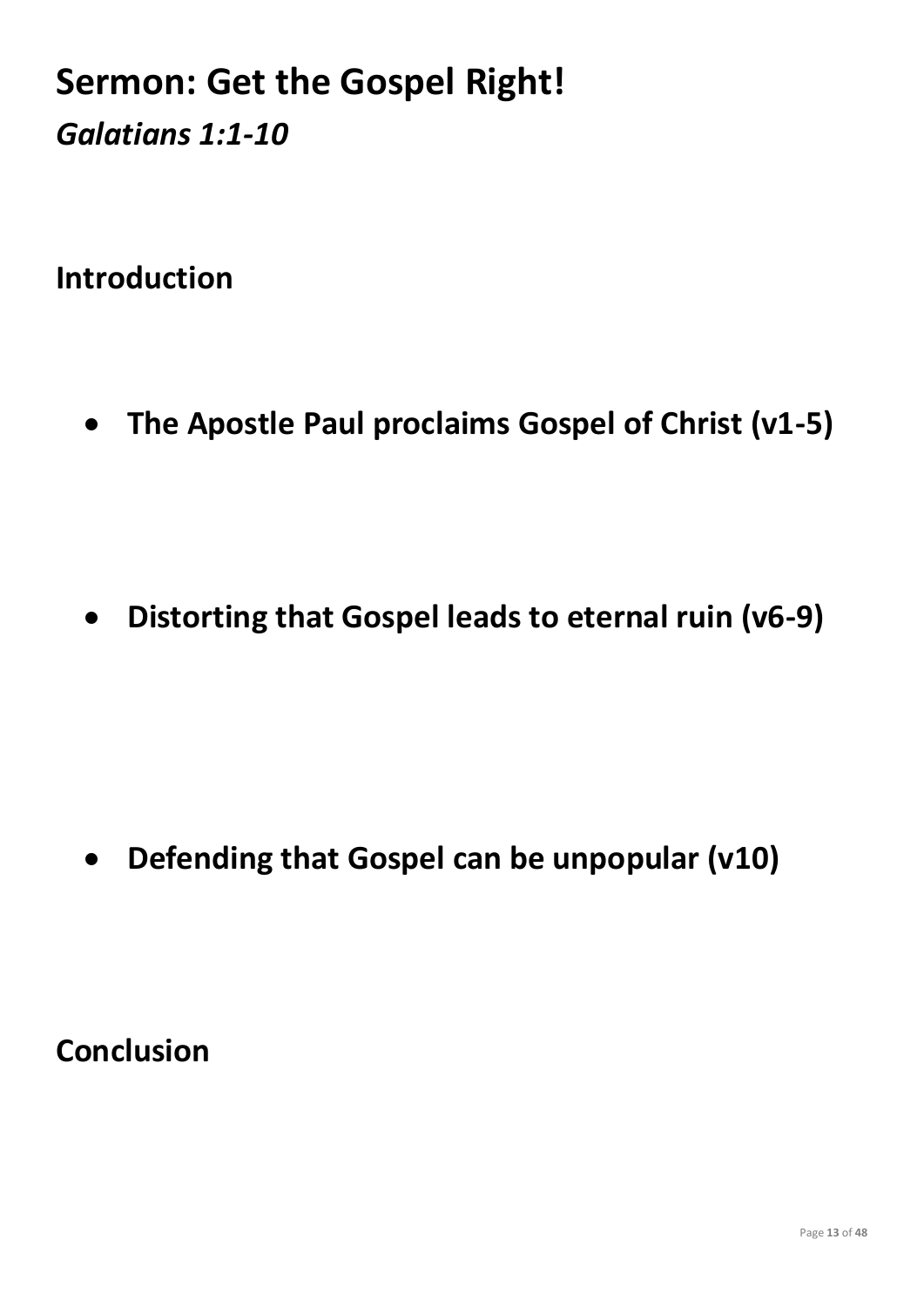# **The Nicene Creed**

*(Please stand)*

*All:* **We believe in one God, the Father, the Almighty, maker of heaven and earth, of all that is, seen and unseen. We believe in one Lord, Jesus Christ, the only Son of God, eternally begotten of the Father, God from God, Light from Light, true God from true God, begotten, not made, one in being with the Father; through him all things were made. For us and for our salvation he came down from heaven, by the power of the Holy Spirit he was born of the Virgin Mary, and became man. For our sake he was crucified under Pontius Pilate; he suffered, died and was buried. On the third day he rose again in fulfilment of the Scriptures; he ascended into heaven and is seated at the right hand of the Father.**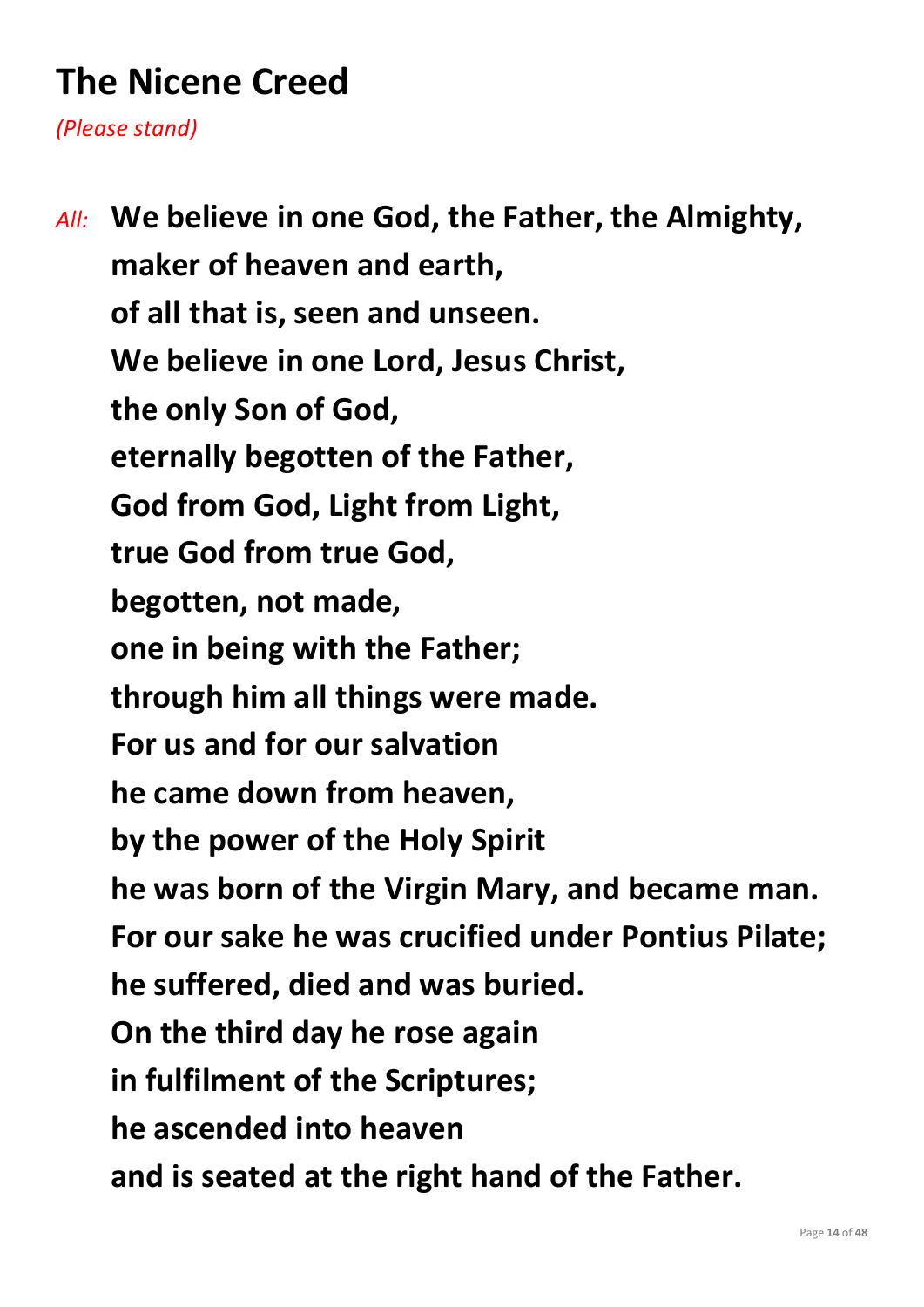**He will come again in glory to judge the living and the dead, and his kingdom will have no end. We believe in the Holy Spirit, the Lord, the giver of life, who proceeds from the Father and the Son, With the Father and the Son he is worshipped and glorified, He has spoken through the prophets. We believe in one holy catholic and apostolic Church. We acknowledge one baptism for the forgiveness of sins. We look for the resurrection of the dead, and the life of the world to come. Amen.**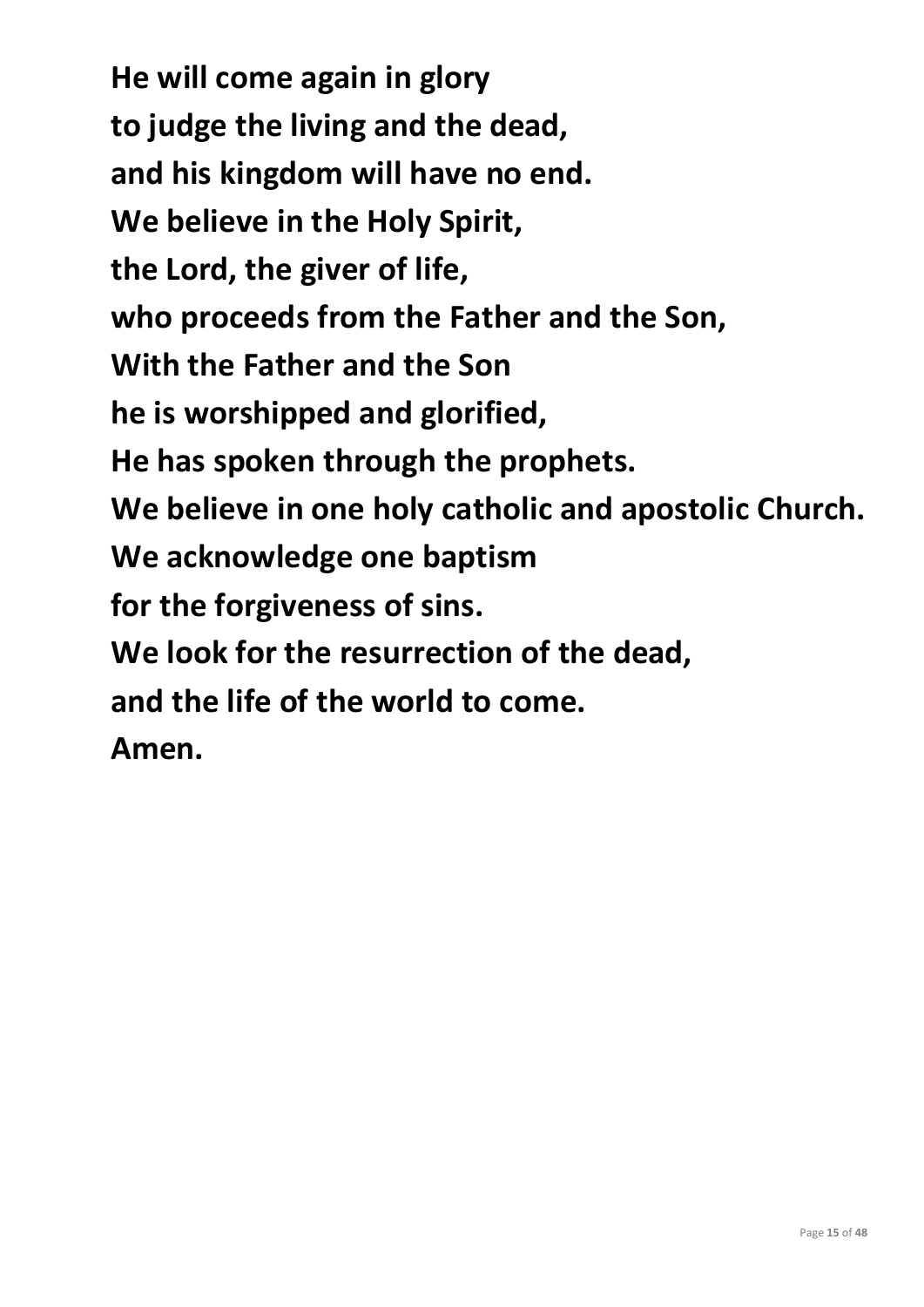# **Prayers of Intercession**

*(Please kneel or be seated)*

*The following prayer will be sung by the choir at the 11am service only at the beginning of the prayers of intercession.*

O Ruler of the earth and sky Be with our airmen when they fly And keep them in thy loving care Amid the perils of the air O let our cry come unto thee For those who fly o'er land and sea.

O Trinity of Love and Grace True guide of all who fly through space In peace and war 'mid friend and foe Be with them whereso'er they go So shall our praise with heaven's blend And joyful hearts to Thee ascend.

Public Domain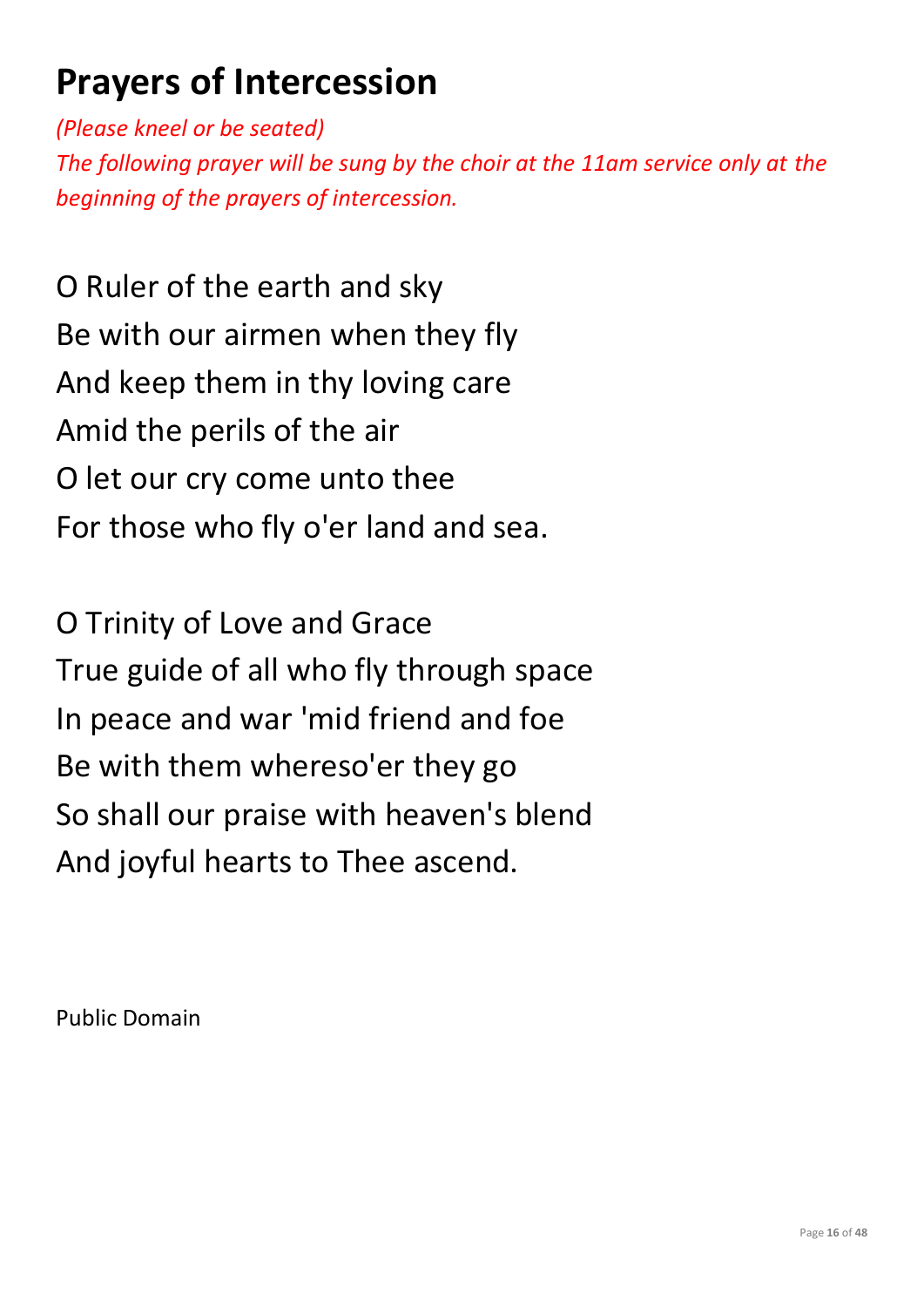#### *Prayers for the nations of the world and our own nation:*

- *Leader:* O God, our creator and preserver, we pray for people of every race, and in every kind of need: make your ways known on earth, your saving power among all nations. (Especially we pray for ...) *Leader:* Lord, in your mercy
- *All:* **hear our prayer.**

*Prayers for the church throughout the world and our own church:*

*Leader:* We pray for your Church throughout the world: guide and govern us by your Holy Spirit, that all who profess and call themselves Christians may be led into the way of truth, and hold the faith in unity of spirit, in the bond of peace, and in righteousness of life.

(Especially we pray for ...)

- *Leader:* Lord, in your mercy
- *All:* **hear our prayer.**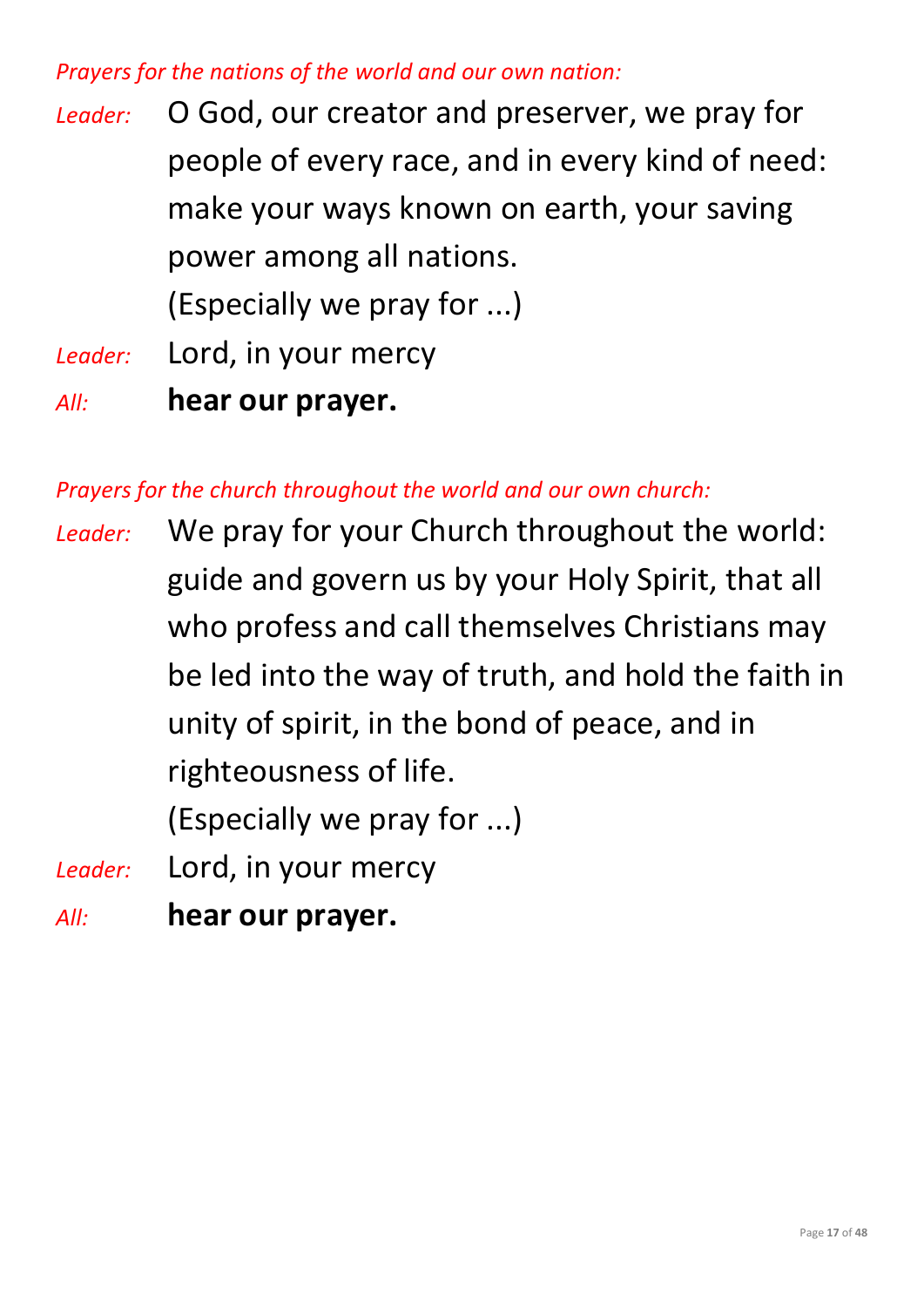*Prayers for the sick, the suffering and those who mourn the death of loved ones:*

*Leader:* We commend to your fatherly goodness all who are anxious or distressed in mind or body; comfort and relieve them in their need; give them patience in their sufferings and bring good out of their troubles.

(Especially we pray for ...)

*Leader:* Lord, in your mercy

*All:* **hear our prayer.**

*Prayers conclude with the Lord's Prayer:*

*All:* **Our Father in heaven, hallowed be your name, your kingdom come, your will be done on earth as in heaven. Give us today our daily bread. Forgive us our sins as we forgive those who sin against us. Lead us not into temptation but deliver us from evil. For the kingdom, the power, and the glory are yours now and forever. Amen.**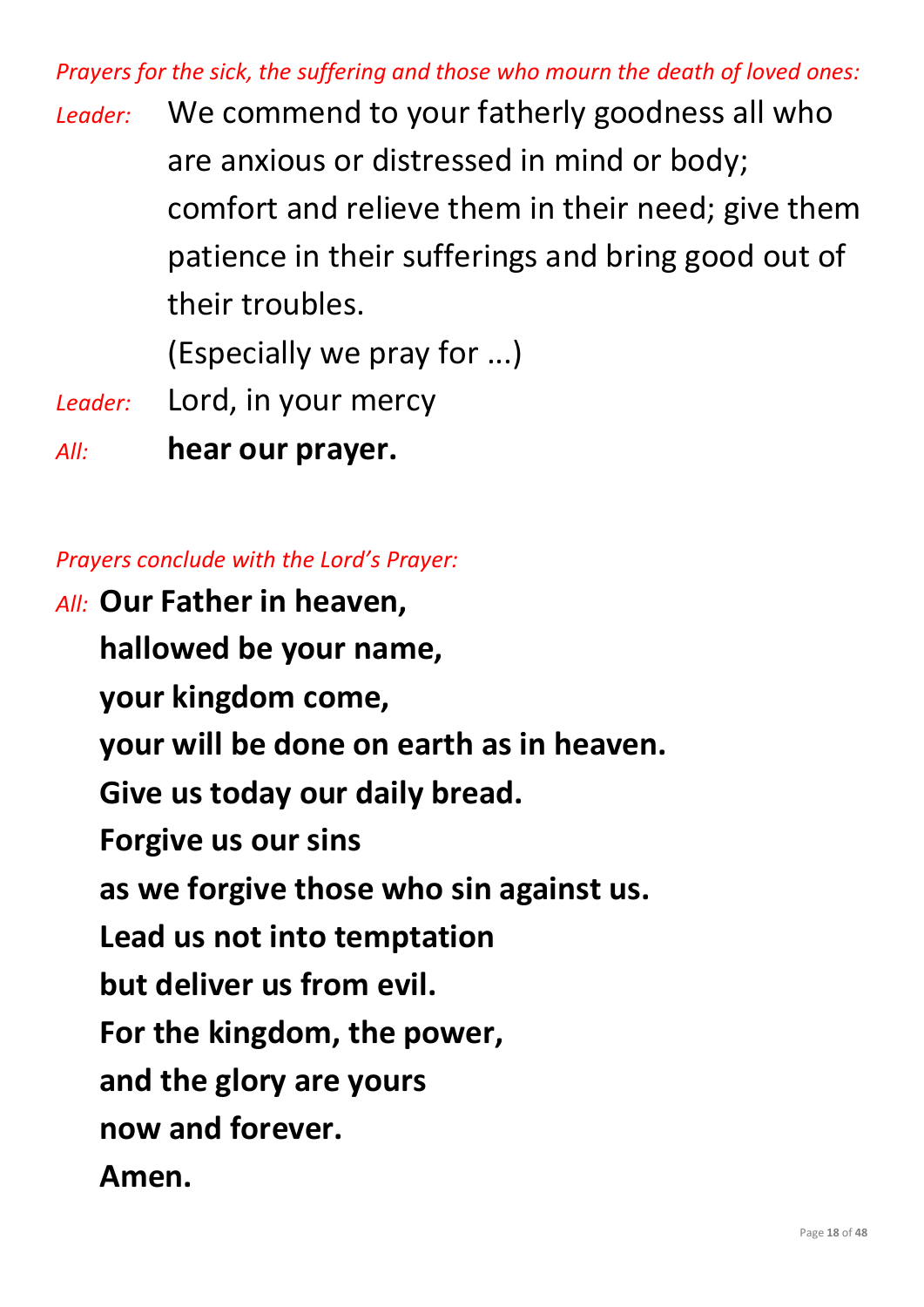#### *For the 7am service*

### **Hymn: The Blood Of Christ Thy Spotless Lamb**

*William S. W. Pond, 1819-1919*

The blood of Christ thy spotless lamb, O God is all my plea. Naught else could for my sin atone, I have no merit of my own, which I can bring to thee. which I can bring to thee.

No sacrifice save his who bore, My load upon the tree, No other plea which lips could frame, No other blood, no other name, accepted is by thee; accepted is by thee.

Since Christ has entered by his blood, the holiest on high; By that same hallowed bloodstained track, thou welcomest the sinner back, And biddest me draw nigh; And biddest me draw nigh.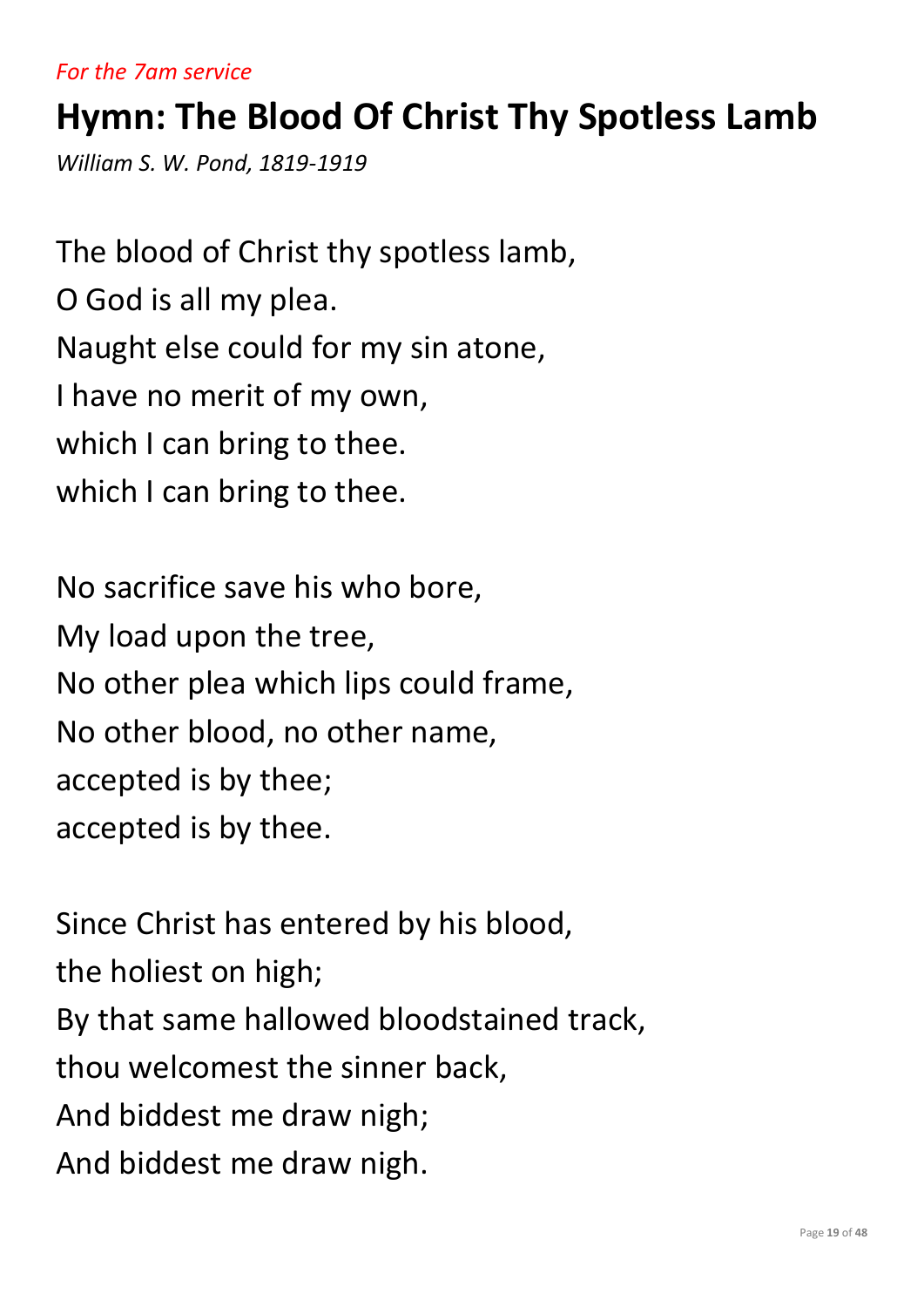Oh, wondrous cross! Oh precious blood! Oh death by which I live! The sinless One, for me made sin, doth now his wondrous heart within; Eternal refuge give; Eternal refuge give.

By that blest cross, that cleansing blood, I know his power to save; The merits of his work confess, I stand in him, completely blessed; A conq'ror ov'r the grave; A conq'ror ov'r the grave.

Public Domain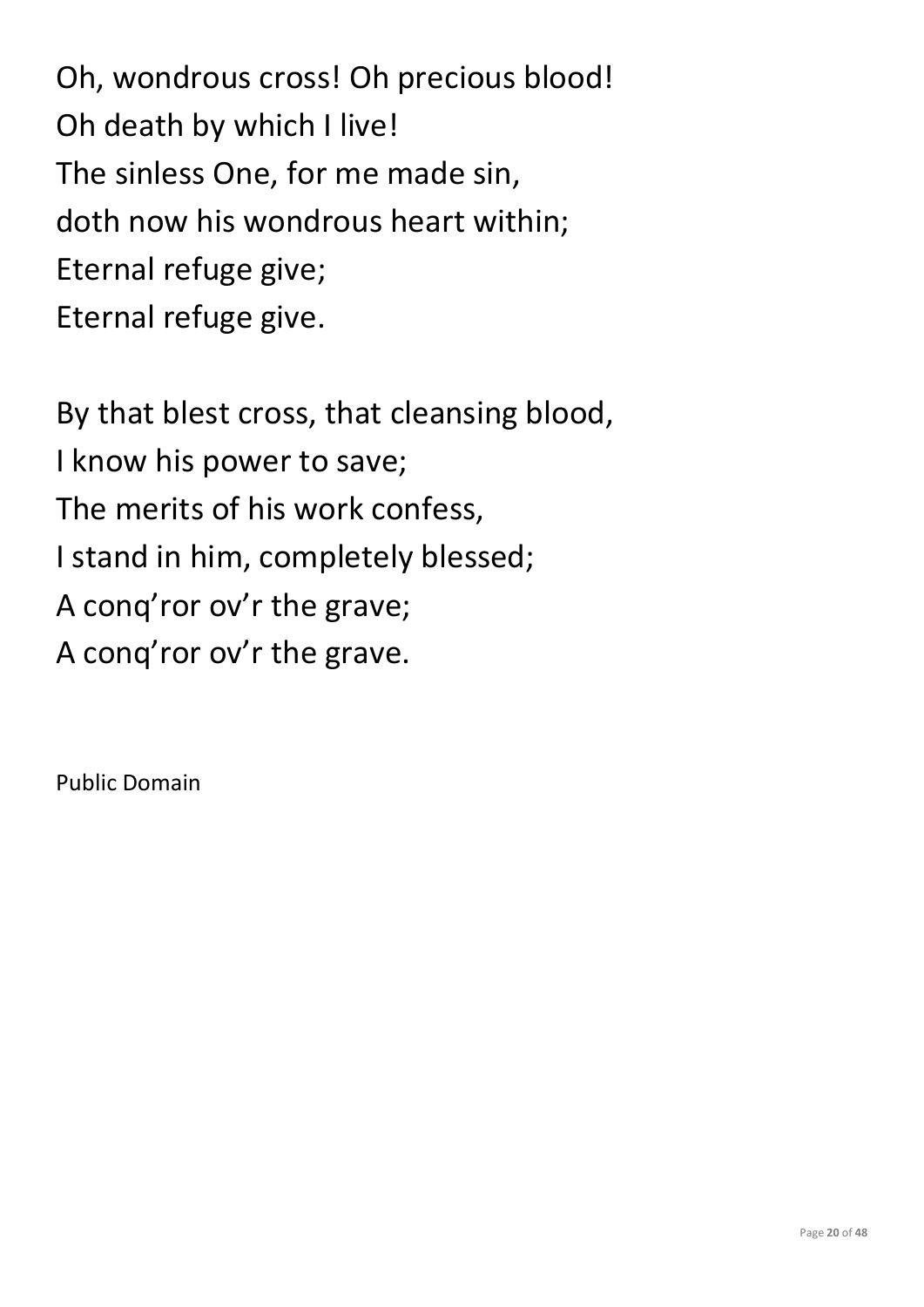#### *For the 11am service*

#### **Hymn: We Will Trust God's Word Alone**

*Chris Anderson, Bob Kauflin*

We will trust God's Word alone, where His perfect will is known; Our traditions shift like sand while His truth forever stands. We will live by faith alone, clothed in merit not our own; All we claim is Jesus Christ and his finished sacrifice.

*Glory be, glory be to God alone, through the Church He redeemed and made His own. He has freed us, He will keep us till we're safely home. Glory be, glory be to God alone!*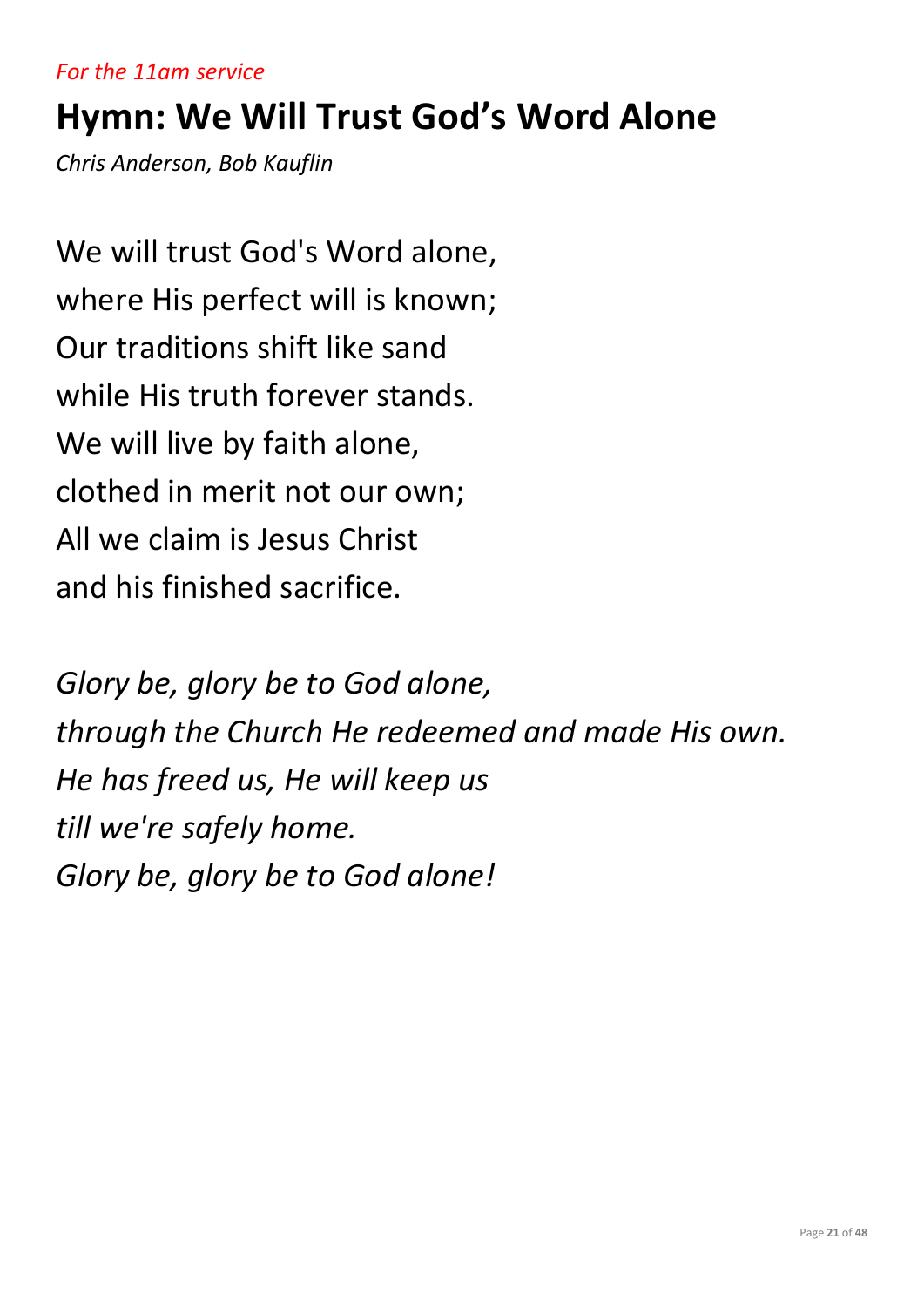We are saved by grace alone undeserved, yet freely shown; No accomplishment on earth can achieve the second birth. We will stand on Christ alone, the unyielding Cornerstone; Nations rage and devils roar, still He reigns forevermore!

©2016 Sovereign Grace Music, ChurchWorksMedia.com Used by permission. CCLI License No. 332301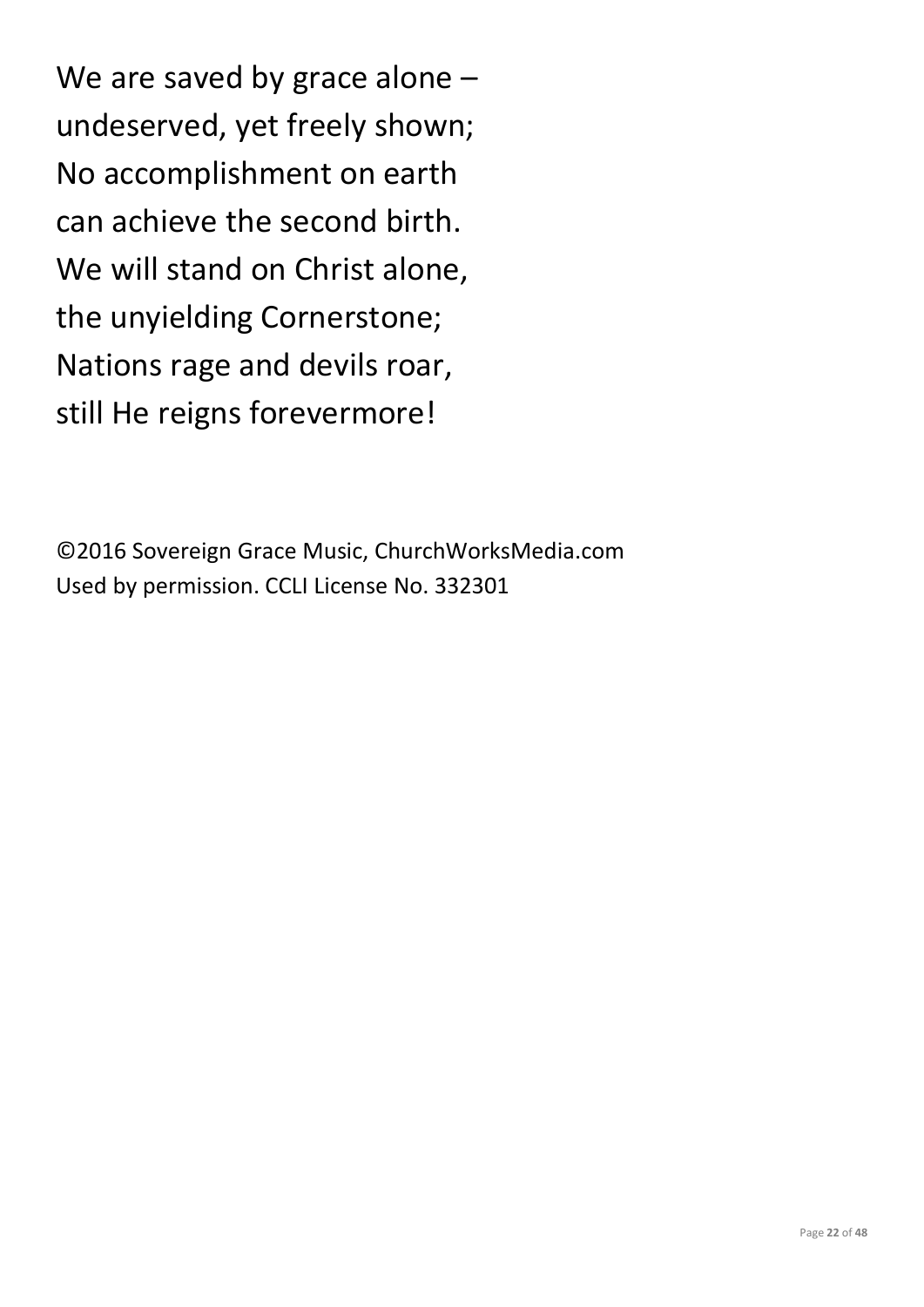*Short briefing on receiving the Sacrament.*

#### **Prayer of Penitence and Confession**

*(Please remain kneeling or seated) The minister may use this or another call to confession*

*Minister:* Brothers and sisters: as we come together to share in the holy Communion of the Body and Blood of our Saviour Christ, the Scriptures urge us to examine our lives and repent of our sins. As we do so, let us be thankful that God the Son humbled himself, becoming man, to die for us on the Cross. And by the shedding of his precious blood, he obtained for us forgiveness of sins, and life with him forever. In remembrance of his death, and as a pledge of his love, Jesus instituted this holy sacrament, to our great and endless comfort.

> You, then, who truly and earnestly repent of your sins, and are reconciled and at peace with others, and intend to lead a new life, following the commandments of God, and walking from now on in his holy ways, draw near with faith, and take this holy sacrament to your comfort. But first, let us make our humble confession to almighty God.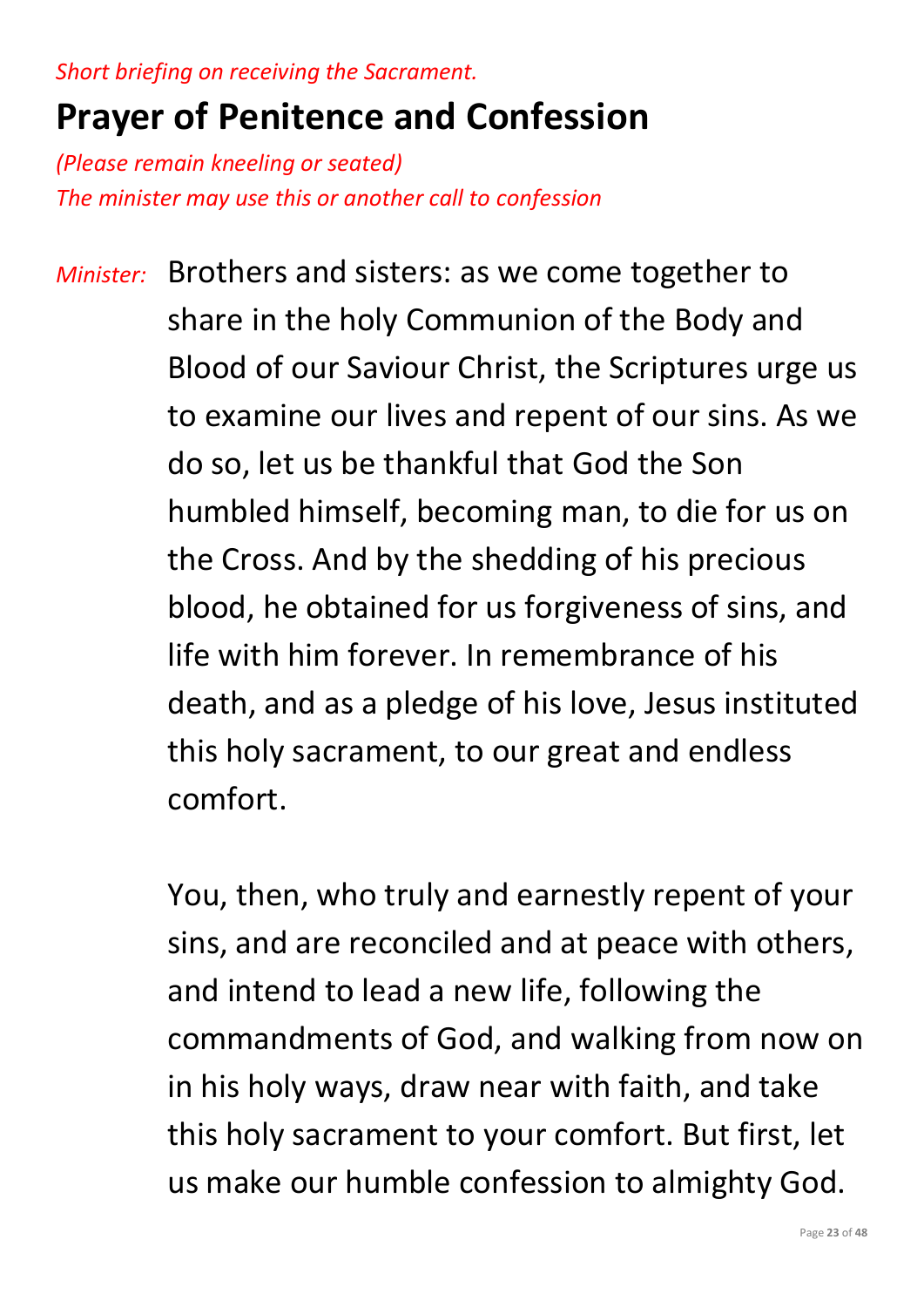*All:* **Almighty God, our Heavenly Father we have sinned against you and against our neighbour, in thought and word and deed, in the evil we have done and in the good we have not done, through negligence, through weakness, through our own deliberate fault. We are truly sorry, and repent of all our sins. For the sake of your Son, Jesus Christ, who died for us, forgive us all that is past; and grant that we may serve you in newness of life to the glory of your name. Amen.**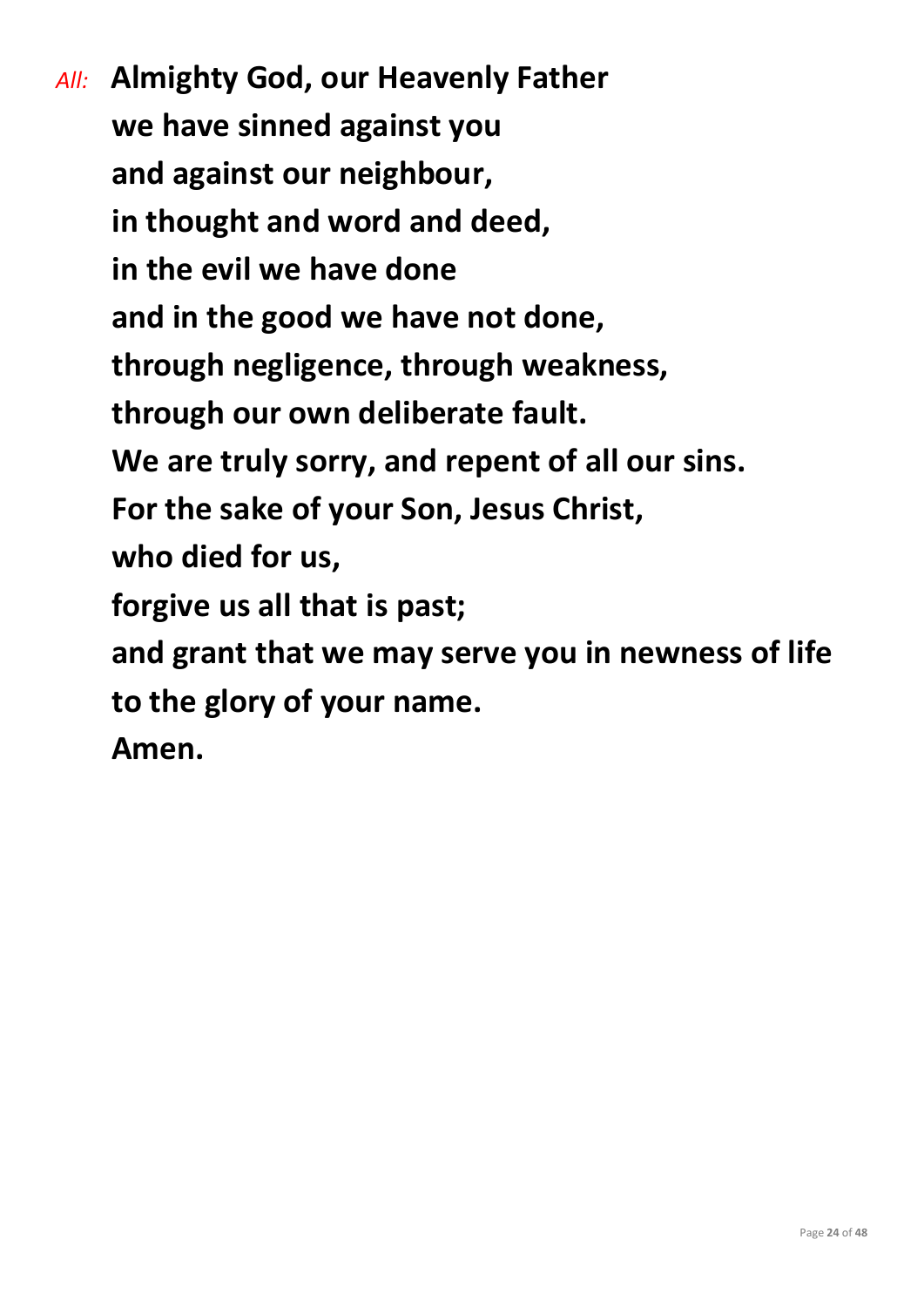*The minister declares God's forgiveness*

Almighty God, who forgives all who truly repent have mercy upon you, pardon and deliver you from all your sins, confirm and strengthen you in all goodness, and keep you in life eternal; through Jesus Christ our Lord.

*All:* **Amen.**

#### *Then the minister shall say,*

Hear these words of comfort in the Gospel:

God so loved the world, that he gave his only Son, that whoever believes in him should not perish but have eternal life.

(John 3:16)

The saying is trustworthy and deserving of full acceptance, that Christ Jesus came into the world to save sinners. (1 Timothy 1:15)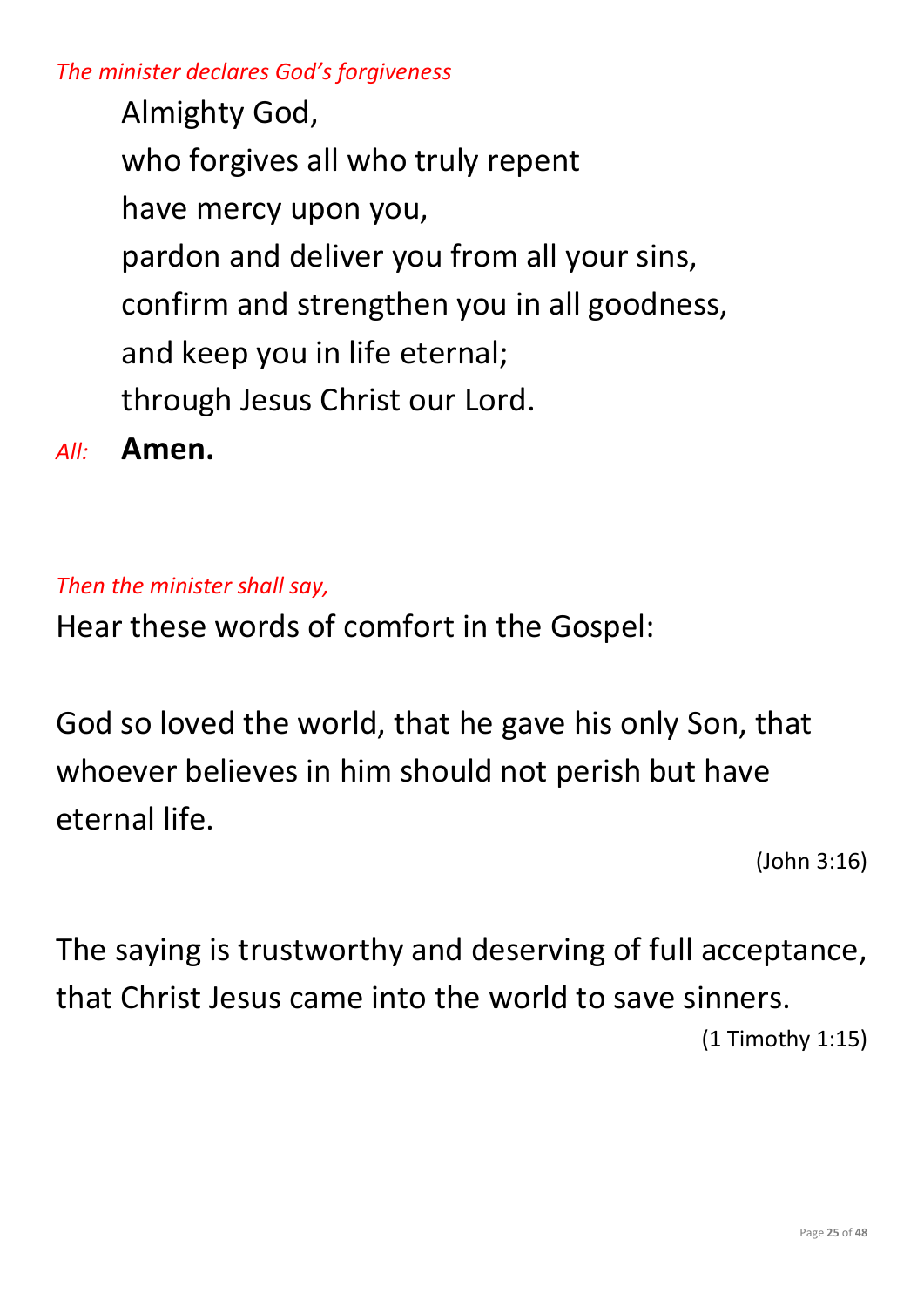# **The Eucharist**

*(Please remain kneeling or seated)*

- *Minister:* The Lord is here.
- *All:* **His Spirit is with us.**
- *Minister:* Lift up your hearts.
- *All:* **We lift them to the Lord.**
- *Minister:* Let us give thanks to the Lord our God.

*All:* **It is right to give him thanks and praise.**

*Minister:* It is indeed right it is our duty and our joy, at all times and in all places to give you thanks and praise, holy Father, heavenly King, almighty and eternal God, through Jesus Christ your Son our Lord.

> Therefore with angels and archangels, and with all the company of heaven, we proclaim your great and glorious name, for ever praising you and saying: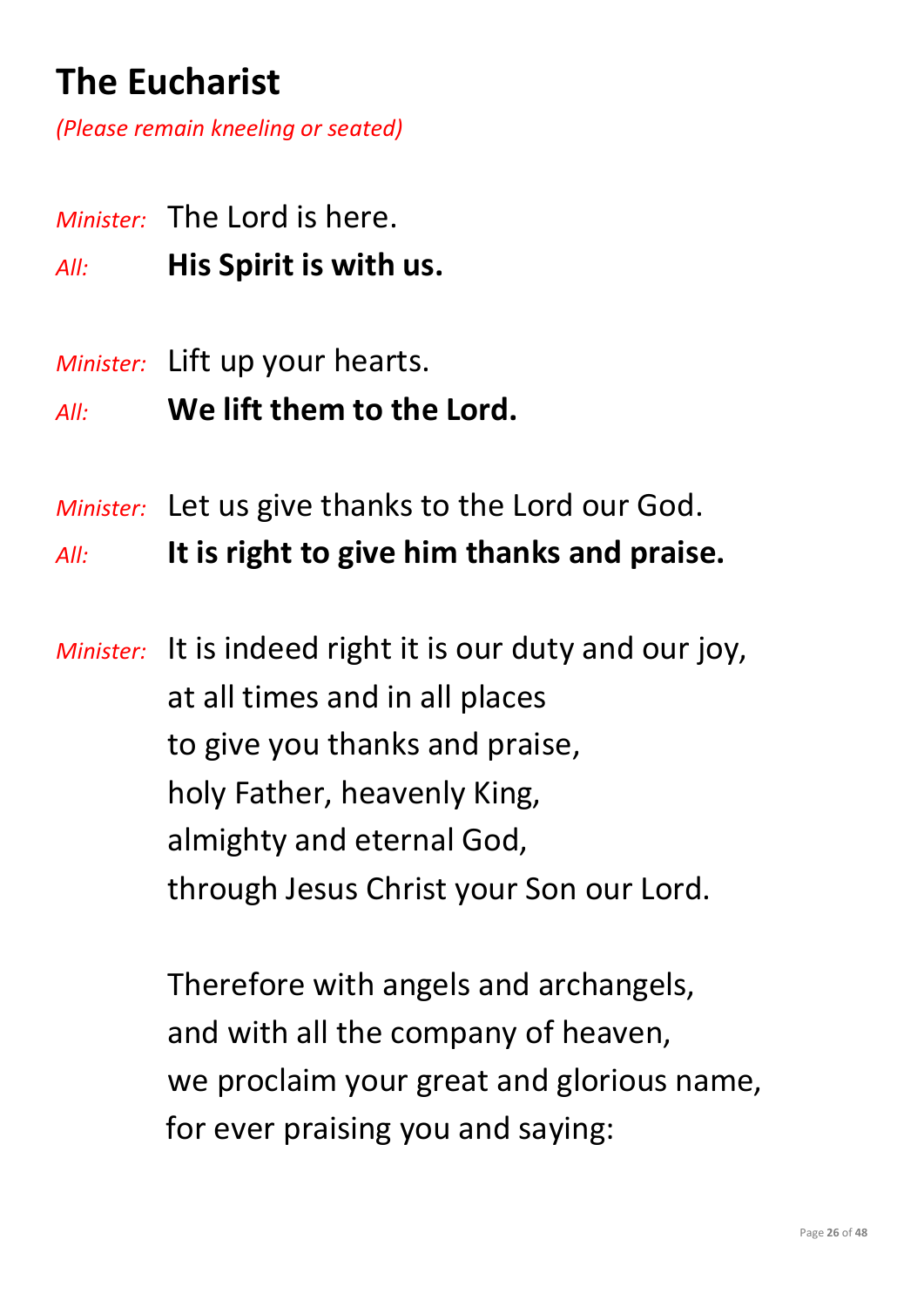*All:* **Holy, holy, holy Lord God of power and might, Heaven and earth are full of your glory. Glory to you O Lord Most High.**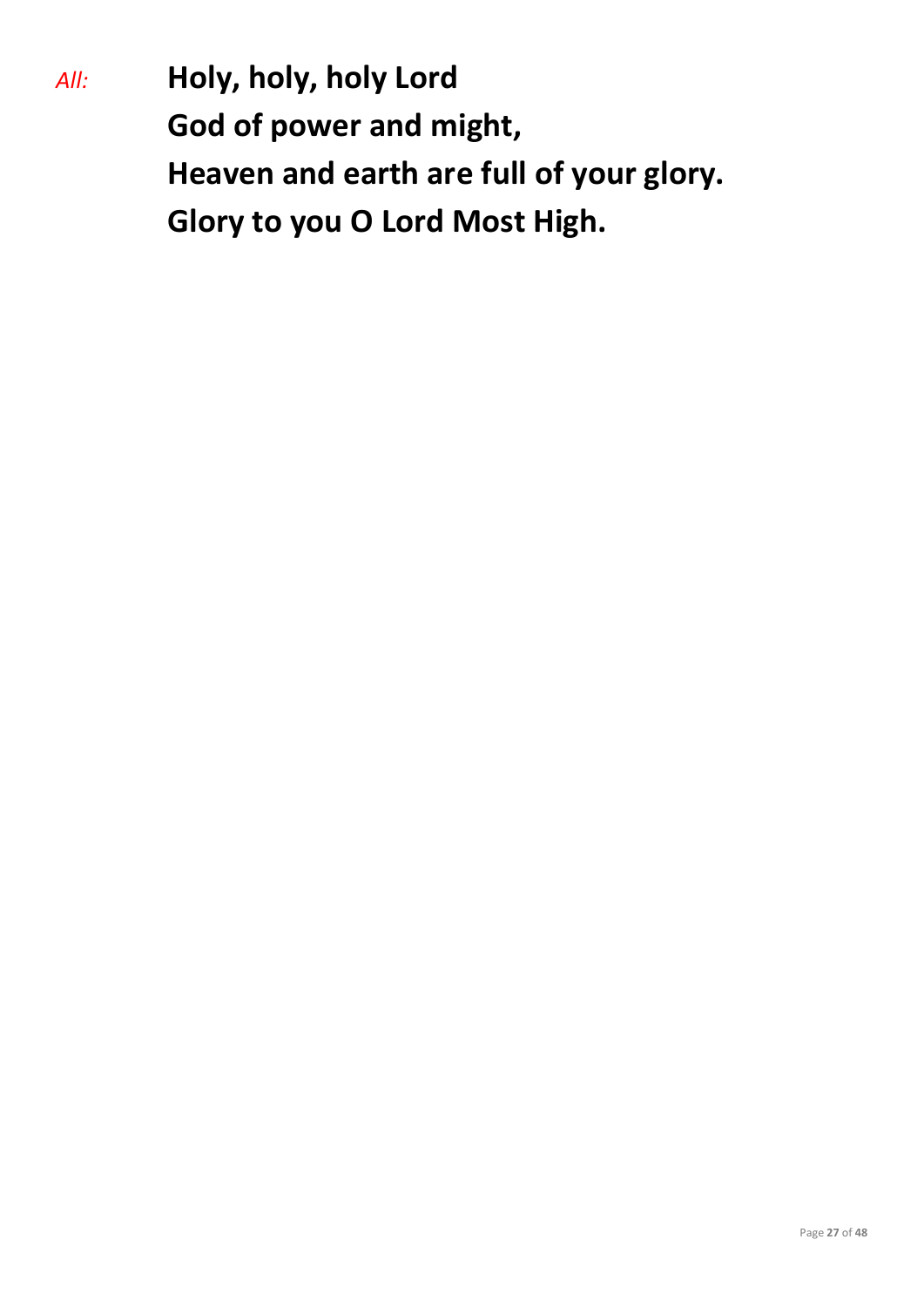#### *This Prayer of Humble Access may be said by all*

*All:* **We do not presume to come to this your table, merciful Lord, trusting in our own righteousness, but in your manifold and great mercies. We are not worthy so much as to gather up the crumbs under your table. But you are the same Lord, whose nature is always to have mercy. Grant us therefore, gracious Lord, so to eat the flesh of your dear Son Jesus Christ and to drink his blood, that we may evermore dwell in him and he in us. Amen.**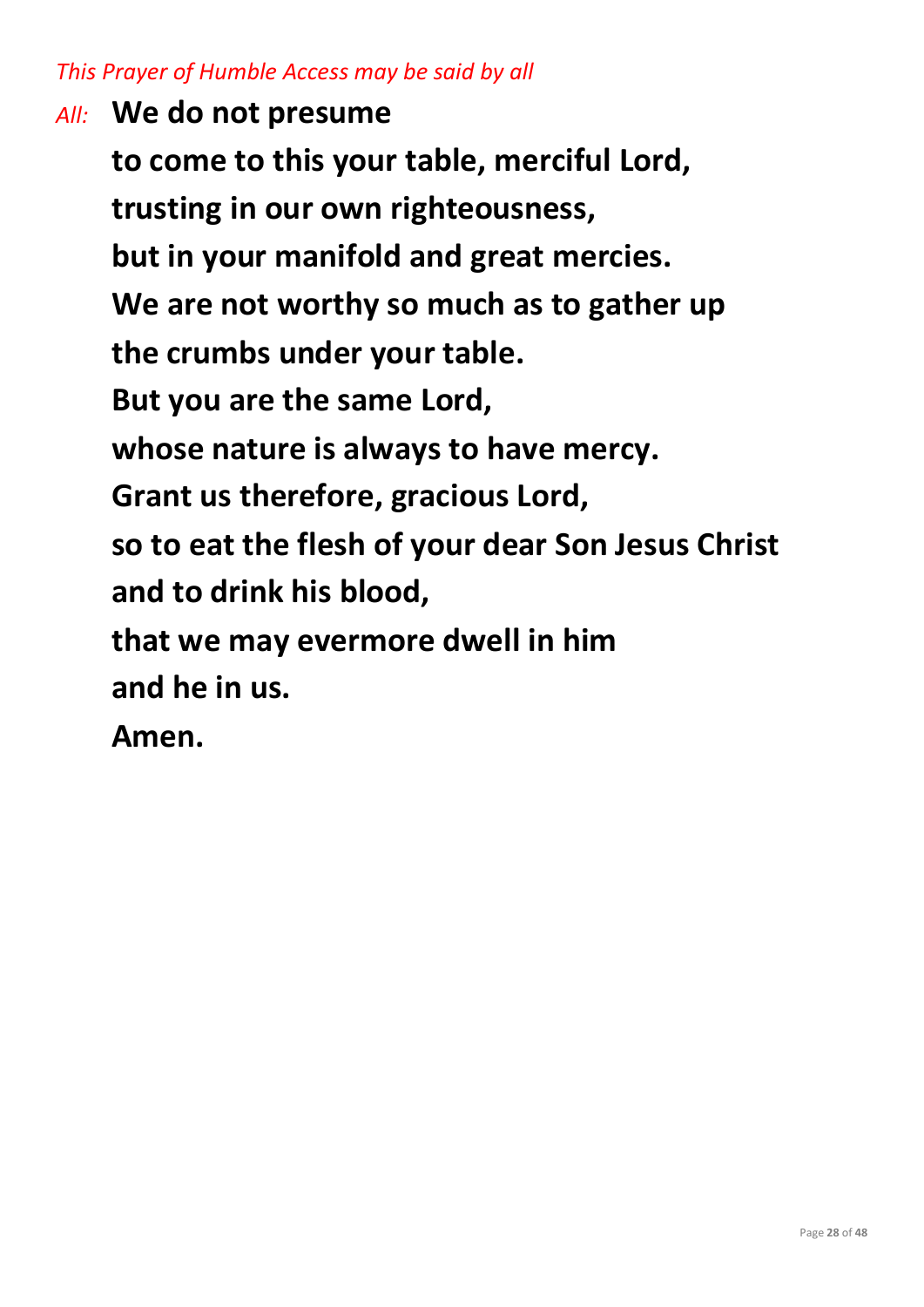#### *The Minister prays*

Almighty God, our Heavenly Father, who in your tender mercy gave your only Son Jesus Christ to suffer death upon the cross for our redemption;

who made there,

by his one oblation of himself once offered,

a full, perfect and sufficient sacrifice

for the sins of the whole world;

and who instituted, and in his holy gospel commanded us to continue,

a perpetual memory of his precious death until his coming again:

Hear us, merciful Father, we humbly pray,

and grant that we who receive

these gifts of your creation,

this bread and this wine,

according to your Son our Saviour

Jesus Christ's holy institution,

in remembrance of his death and passion,

may be partakers, by faith,

of his most blessed body and blood: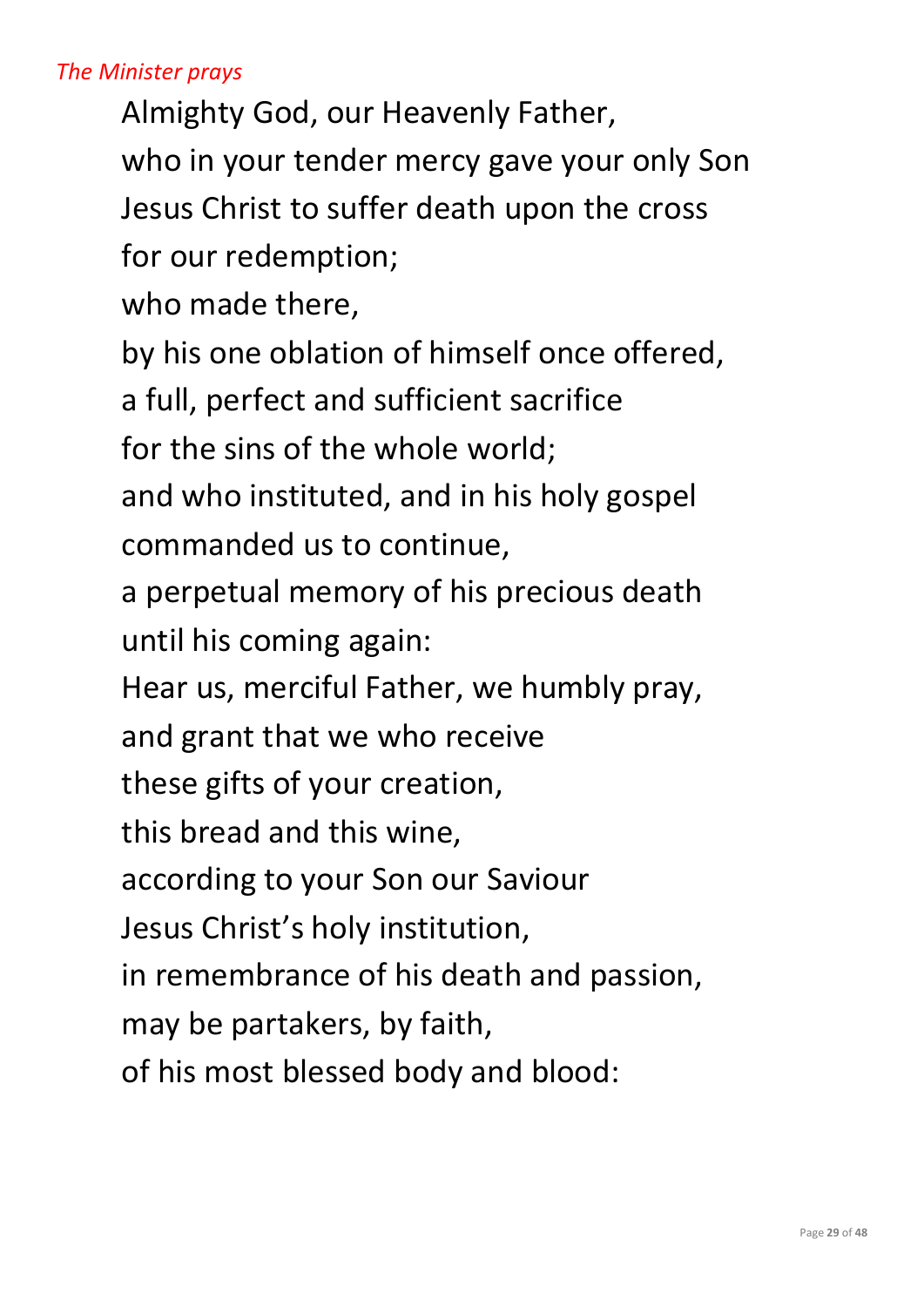who, in the night he was betrayed, took bread, and when he had given you thanks, he broke it and gave it to his disciples saying, "Take, eat; this is my body which is given for you; do this in remembrance of me." In the same way, after supper, he took the cup, and when he had given you thanks, he gave it to them saying, "Drink this, all of you; this is my blood of the new covenant, which is shed for you and for many for the forgiveness of sins; do this, as often as you drink it, in remembrance of me."

*All:* **Amen.**

# **The Distribution**

#### *Minister:*

Eat and drink this in remembrance that Christ died for you and feed on him in your hearts by faith with thanksgiving.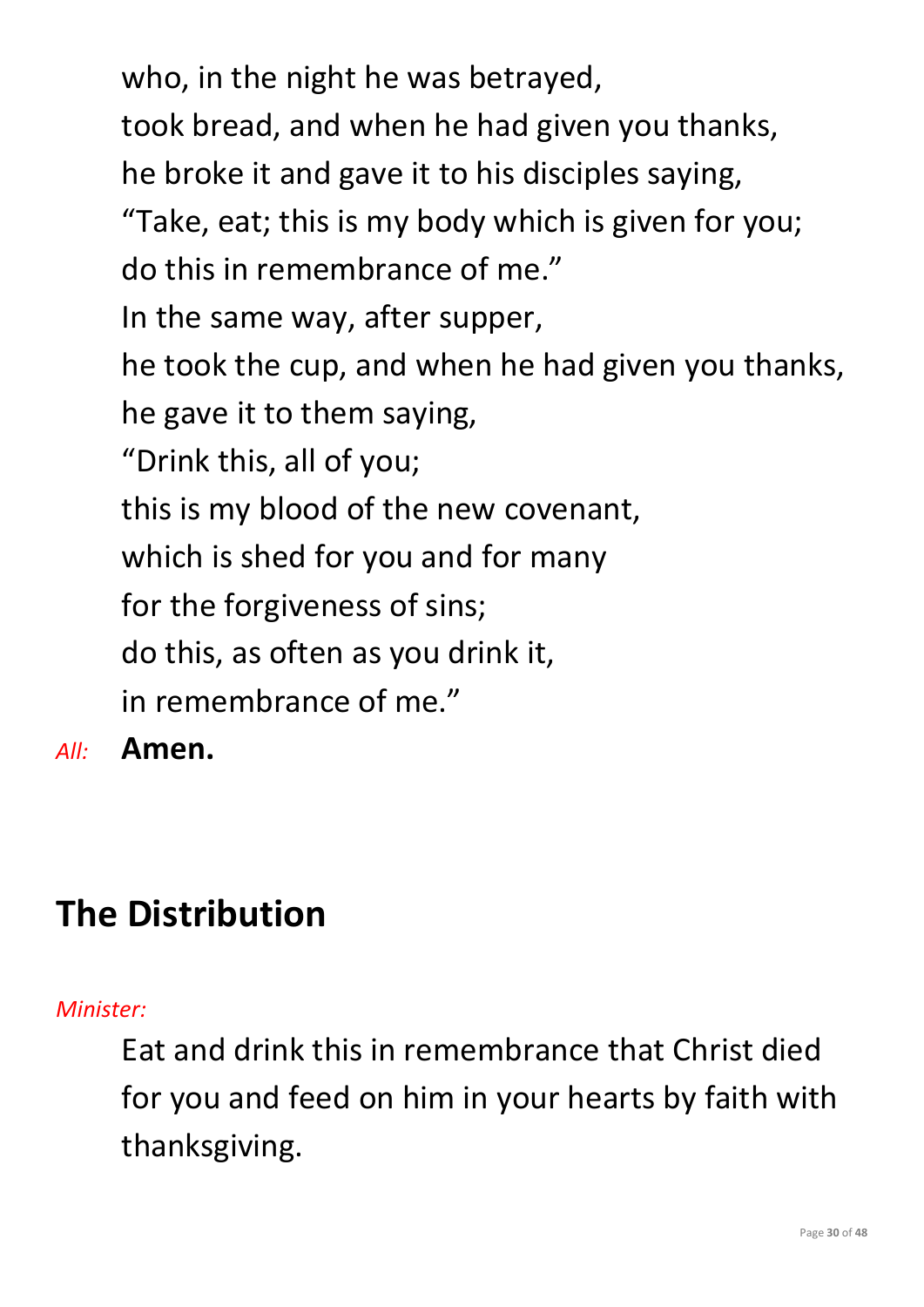## **Hymn: Psalm 101**

*The Scottish Psalter*

I mercy will and judgment sing, Lord, I will sing to thee. With wisdom in a perfect way shall my behaviour be.

O when, in kindness unto me, wilt thou be pleased to come? I with a perfect heart will walk within my house at home.

I'll cut him off that slandereth his neighbour privily: The haughty heart I will not bear, nor him that looketh high.

Upon the faithful of the land mine eyes shall be, that they May dwell with me: he shall me serve that walks in perfect way.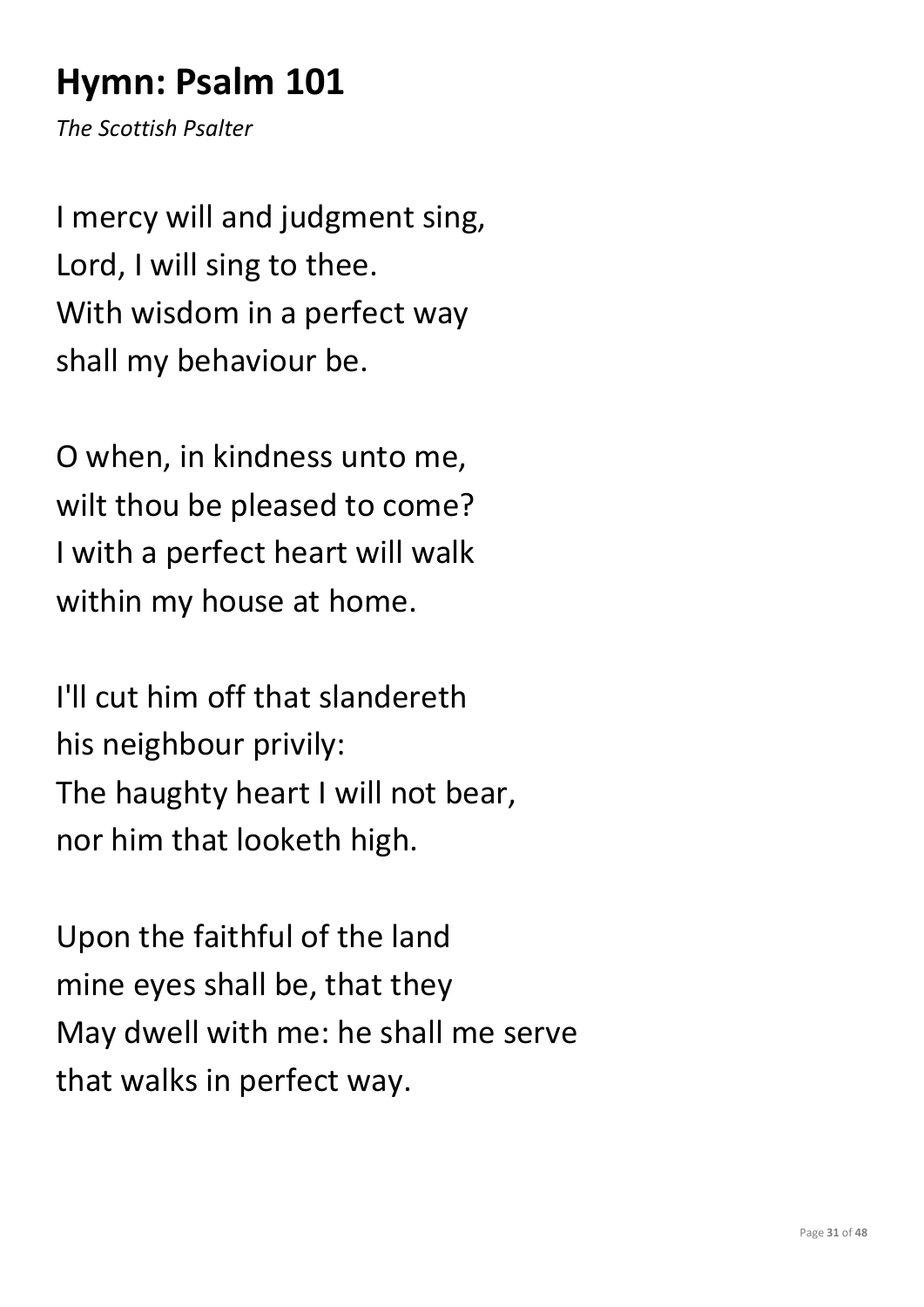Who of deceit a worker is in my house shall not dwell; And in my presence shall he not remain that lies doth tell.

Yea, all the wicked of the land early destroy will I; All from God's city to cut off that work iniquity.

© 2001 Music for the Church of God Used by permission. CCLI License No. 332301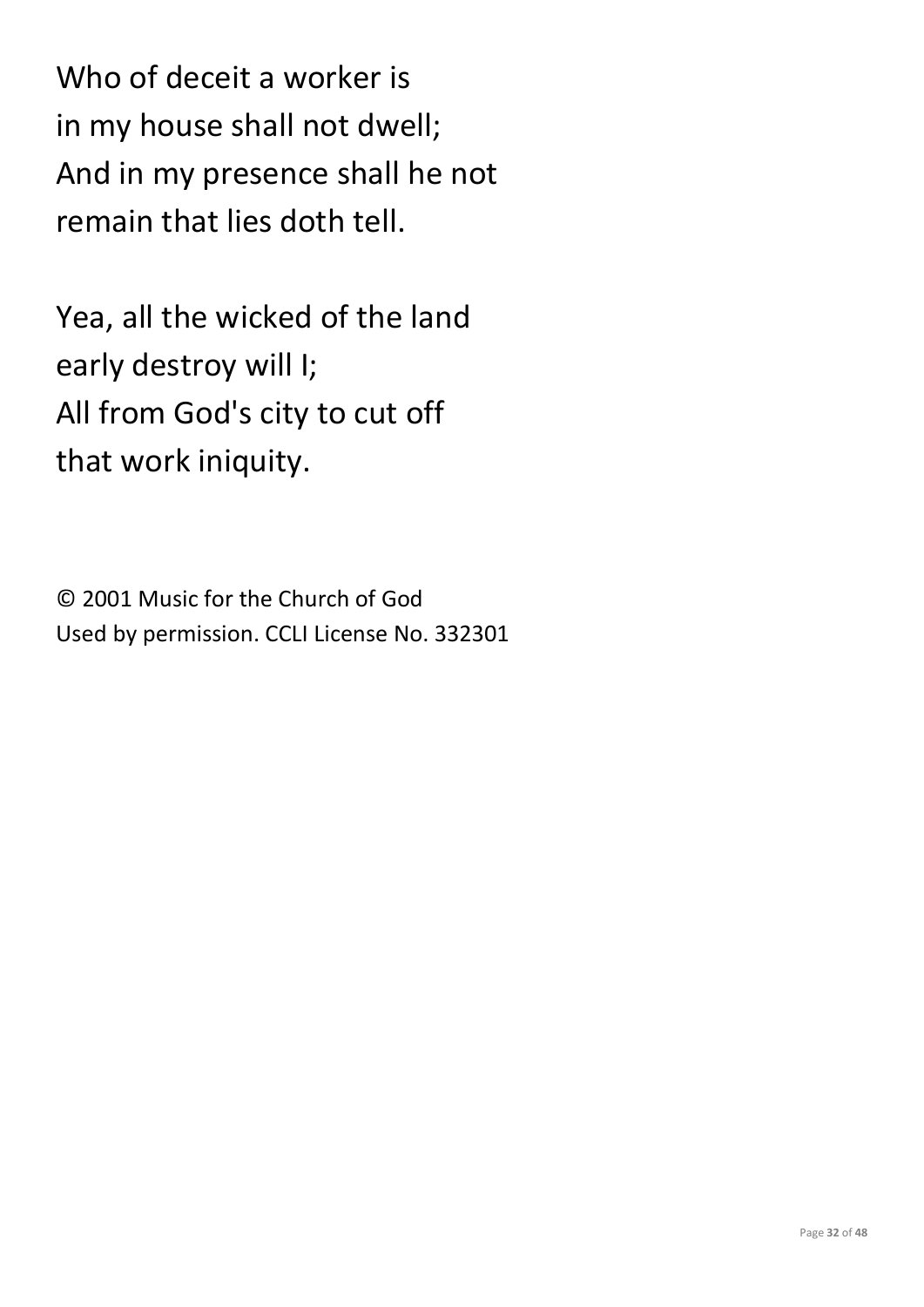#### *For the 11am service*

### **Hymn: The Blood Of Christ Thy Spotless Lamb**

*William S. W. Pond, 1819-1919*

The blood of Christ thy spotless lamb, O God is all my plea. Naught else could for my sin atone, I have no merit of my own, which I can bring to thee. which I can bring to thee.

No sacrifice save his who bore, My load upon the tree, No other plea which lips could frame, No other blood, no other name, accepted is by thee; accepted is by thee.

Since Christ has entered by his blood, the holiest on high; By that same hallowed bloodstained track, thou welcomest the sinner back, And biddest me draw nigh; And biddest me draw nigh.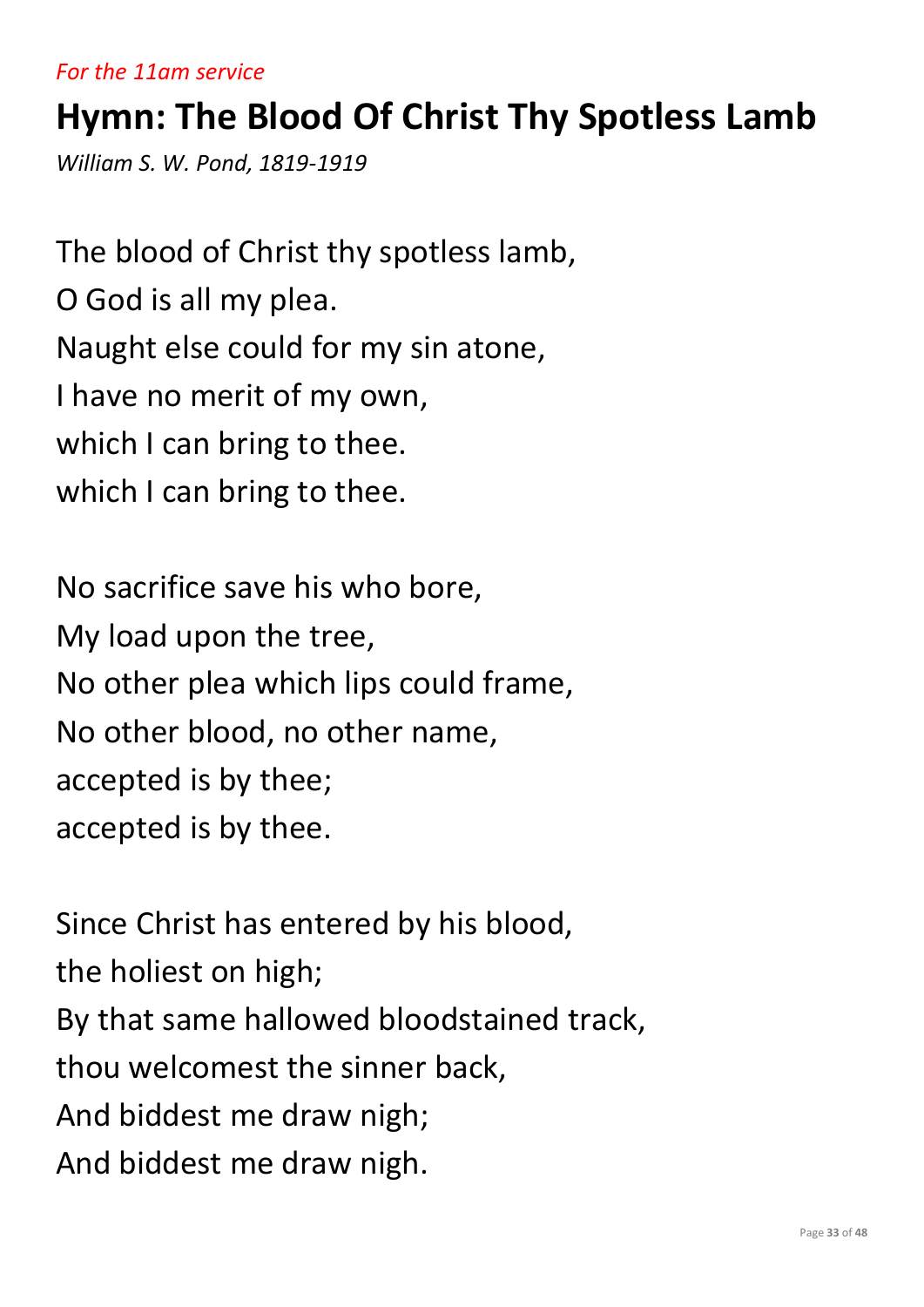Oh, wondrous cross! Oh precious blood! Oh death by which I live! The sinless One, for me made sin, doth now his wondrous heart within; Eternal refuge give; Eternal refuge give.

By that blest cross, that cleansing blood, I know his power to save; The merits of his work confess, I stand in him, completely blessed; A conq'ror ov'r the grave; A conq'ror ov'r the grave.

Public Domain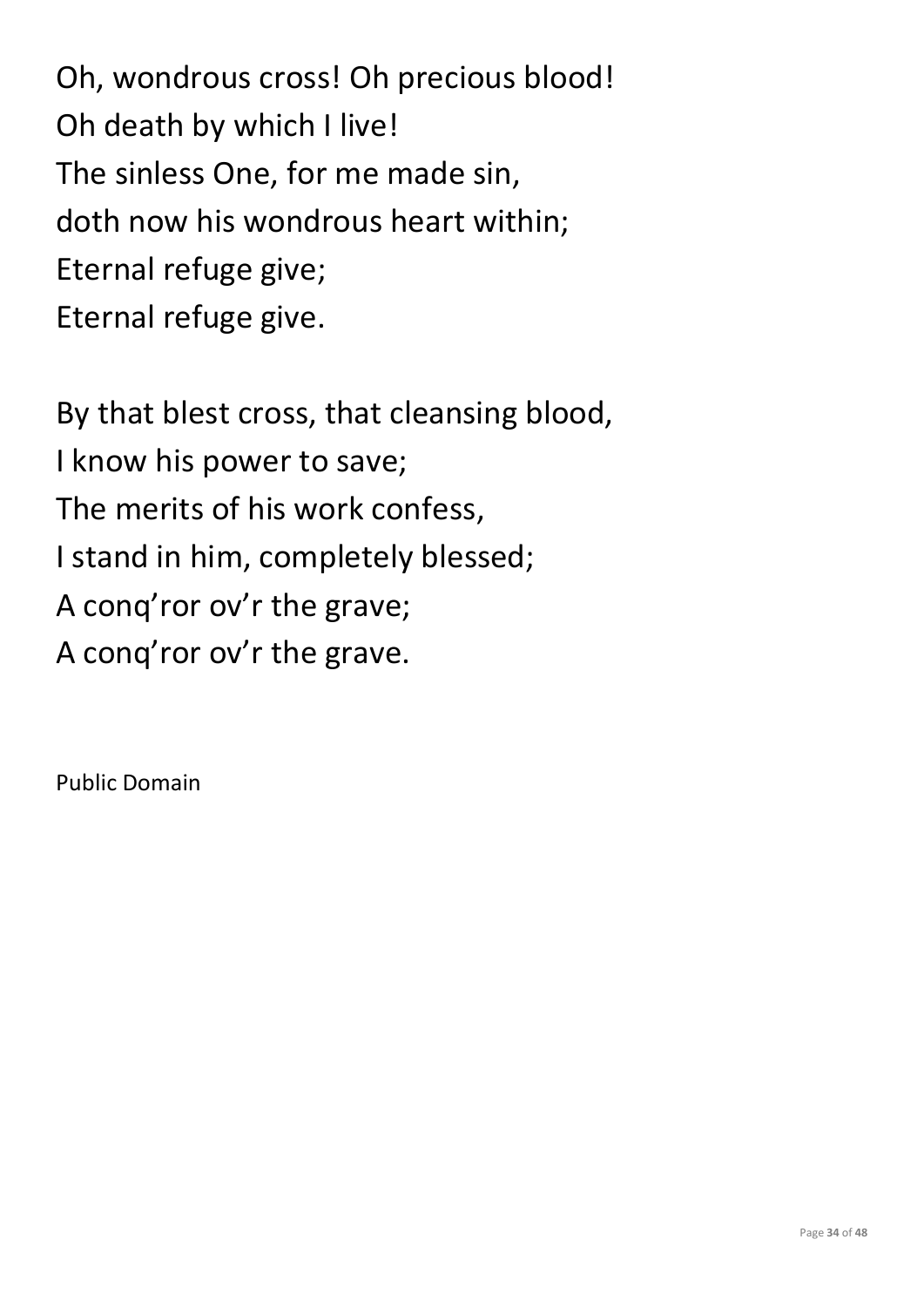### **Prayers of Response**

*(Please kneel or be seated)*

*All:* **Almighty God, we thank you for feeding us with the spiritual food of the body and blood of your Son Jesus Christ. Through him we offer you our souls and bodies to be a living sacrifice. Send us out into the world in the power of your Spirit, to live and work to your praise and glory. Amen.**

**Announcements**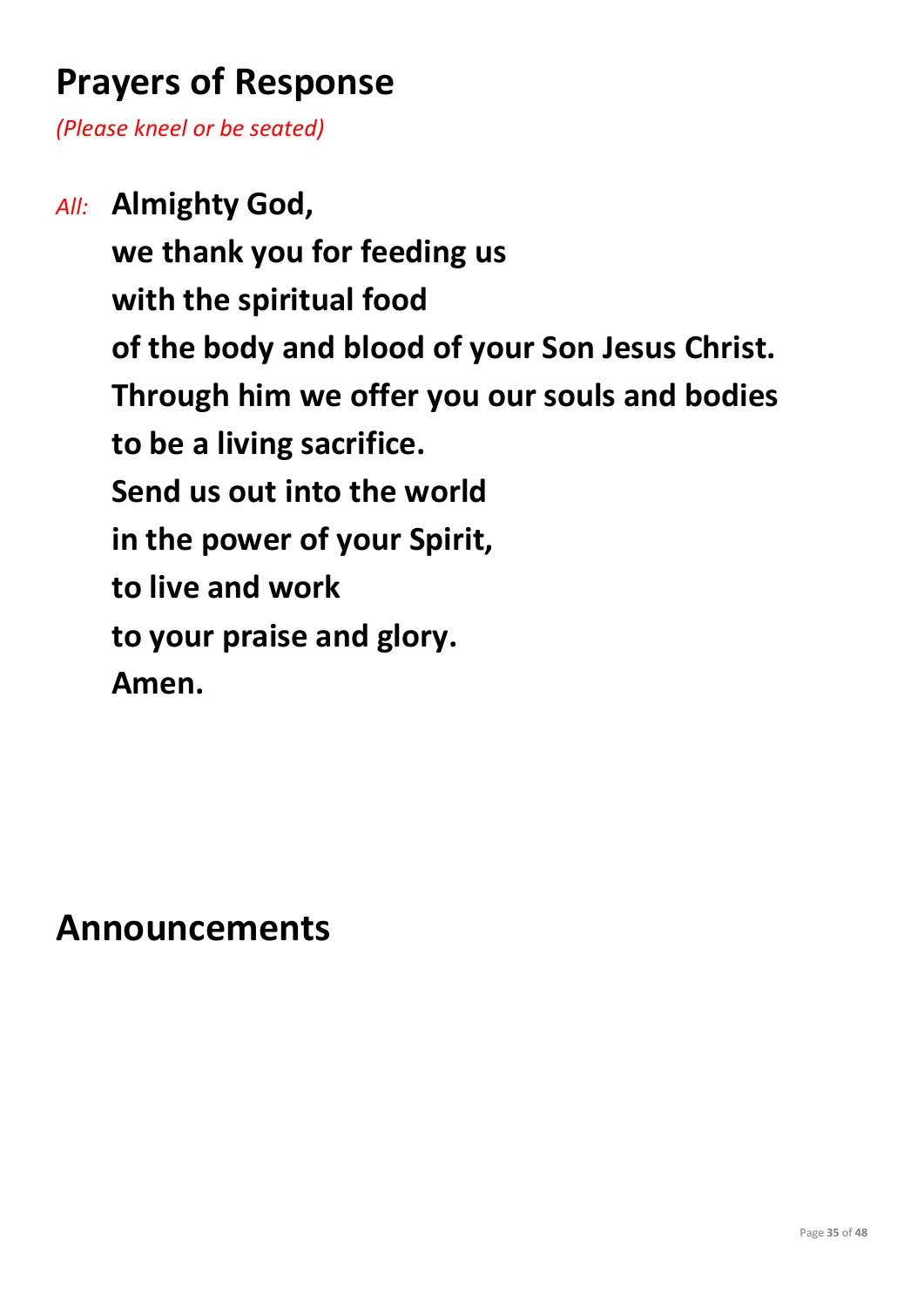# **The Blessing**

*The gathering ends with a blessing.*

*Minister:* The peace of God, which passes all understanding, keep your hearts and minds in the knowledge and love of God, and of his Son Jesus Christ our Lord; and the blessing of God almighty, the Father, the Son, and the Holy Spirit, be among you and remain with you always. *All:* **Amen.**

*Minister:* Go in peace to love and serve the Lord.

*All:* **In the name of Christ. Amen.**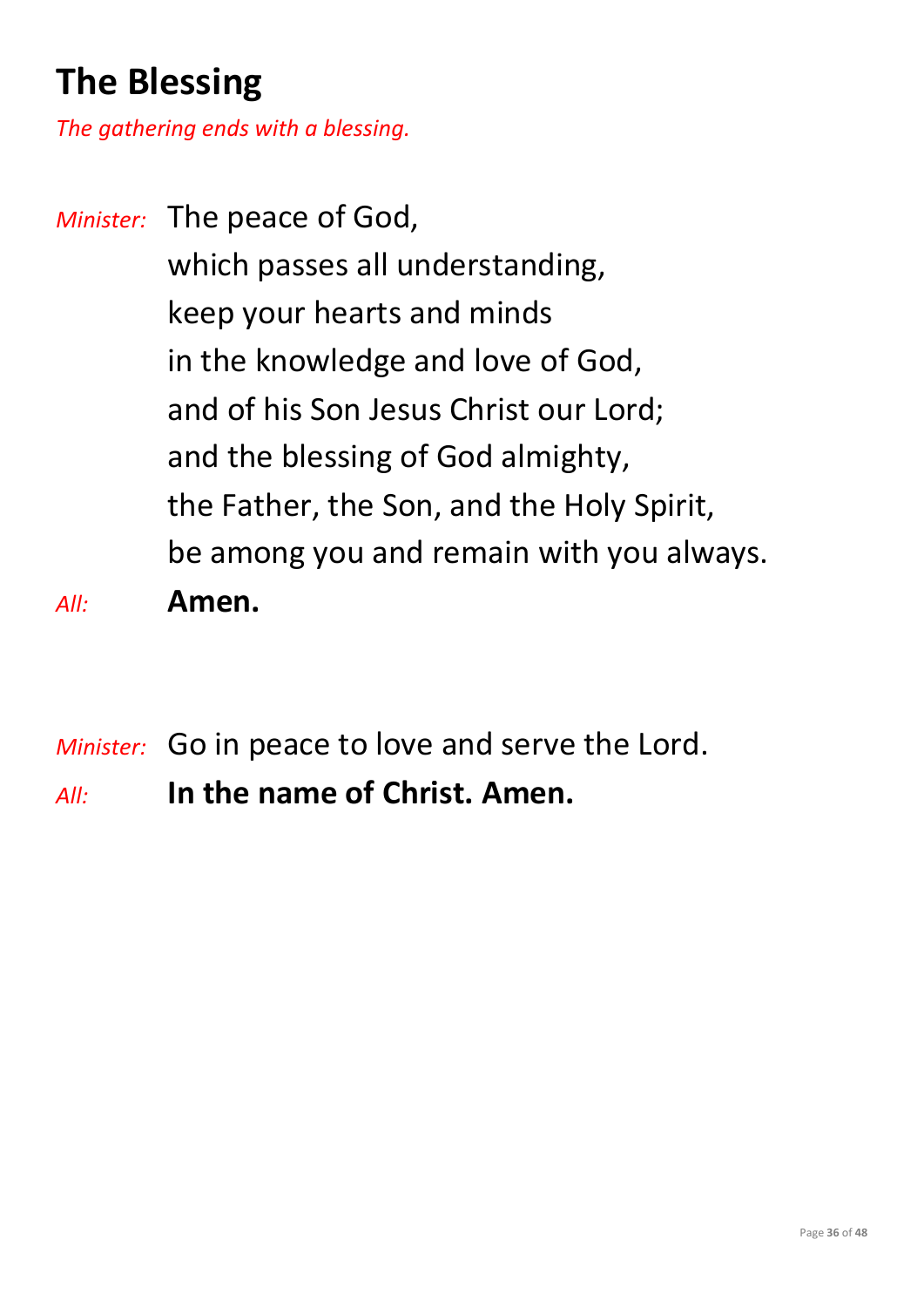## **Hymn: And Can It Be**

*Charles Wesley, 1707-1788*

And can it be that I should gain an interest in the Saviour's blood? Died he for me who caused his pain? For me, who him to death pursued? Amazing love! How can it be that thou, my God, shouldst die for me? Amazing love! How can it be that thou, my God, shouldst die for me?

'Tis mystery all: the Immortal dies! Who can explore his strange design? In vain the first-born seraph tries to sound the depths of love divine. 'Tis mercy all! Let earth adore, Let angel minds inquire no more. 'Tis mercy all! Let earth adore, Let angel minds inquire no more.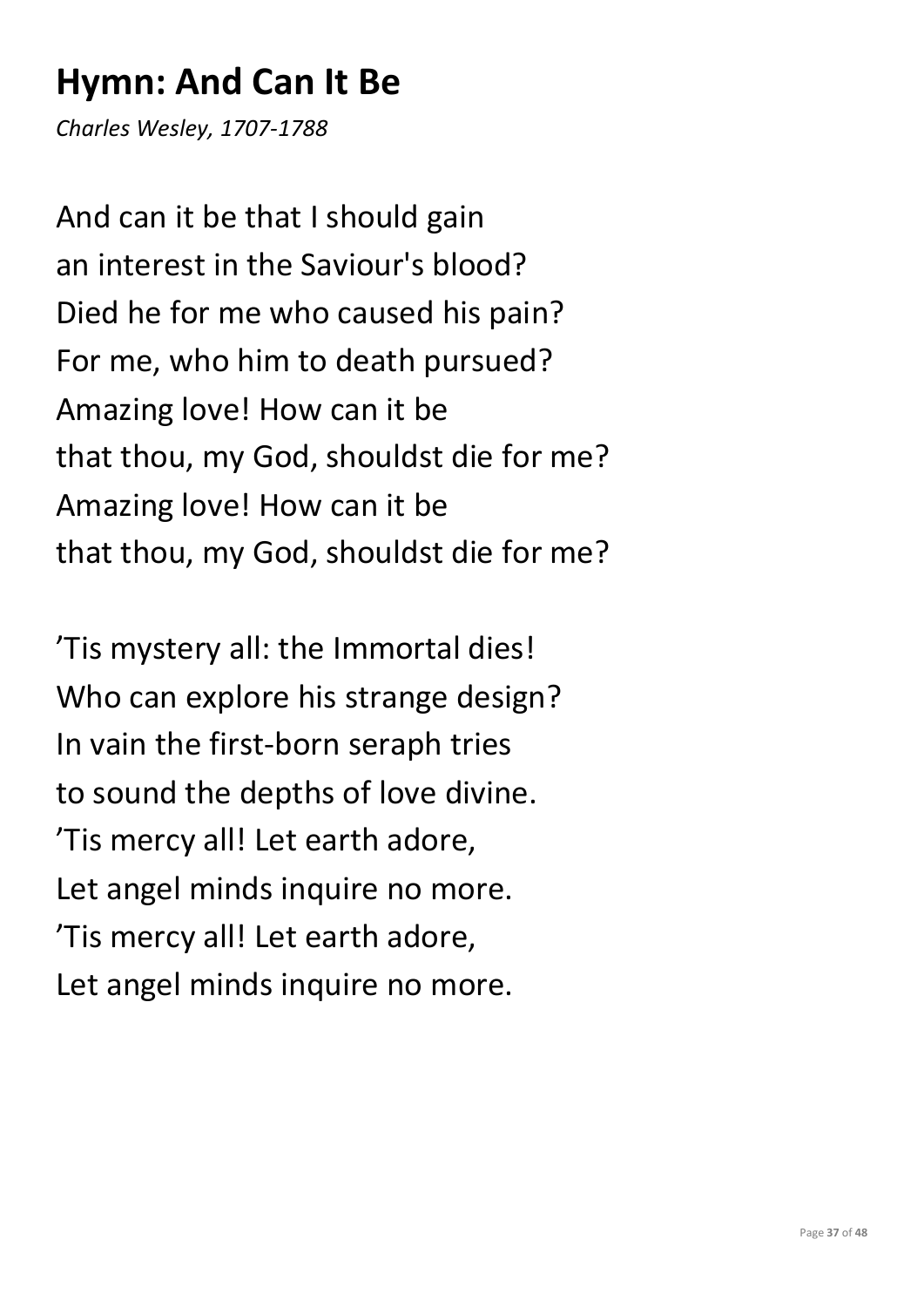He left His Father's throne above – so free, so infinite his grace – emptied himself of all but love, and bled for Adam's helpless race. 'Tis mercy all, immense and free; for, O my God, it found out me! 'Tis mercy all, immense and free; for, O my God, it found out me!

Long my imprisoned spirit lay fast bound in sin and nature's night; thine eye diffused a quickening ray; I woke, the dungeon flamed with light; my chains fell off, my heart was free; I rose, went forth, and followed Thee. my chains fell off, my heart was free; I rose, went forth, and followed Thee.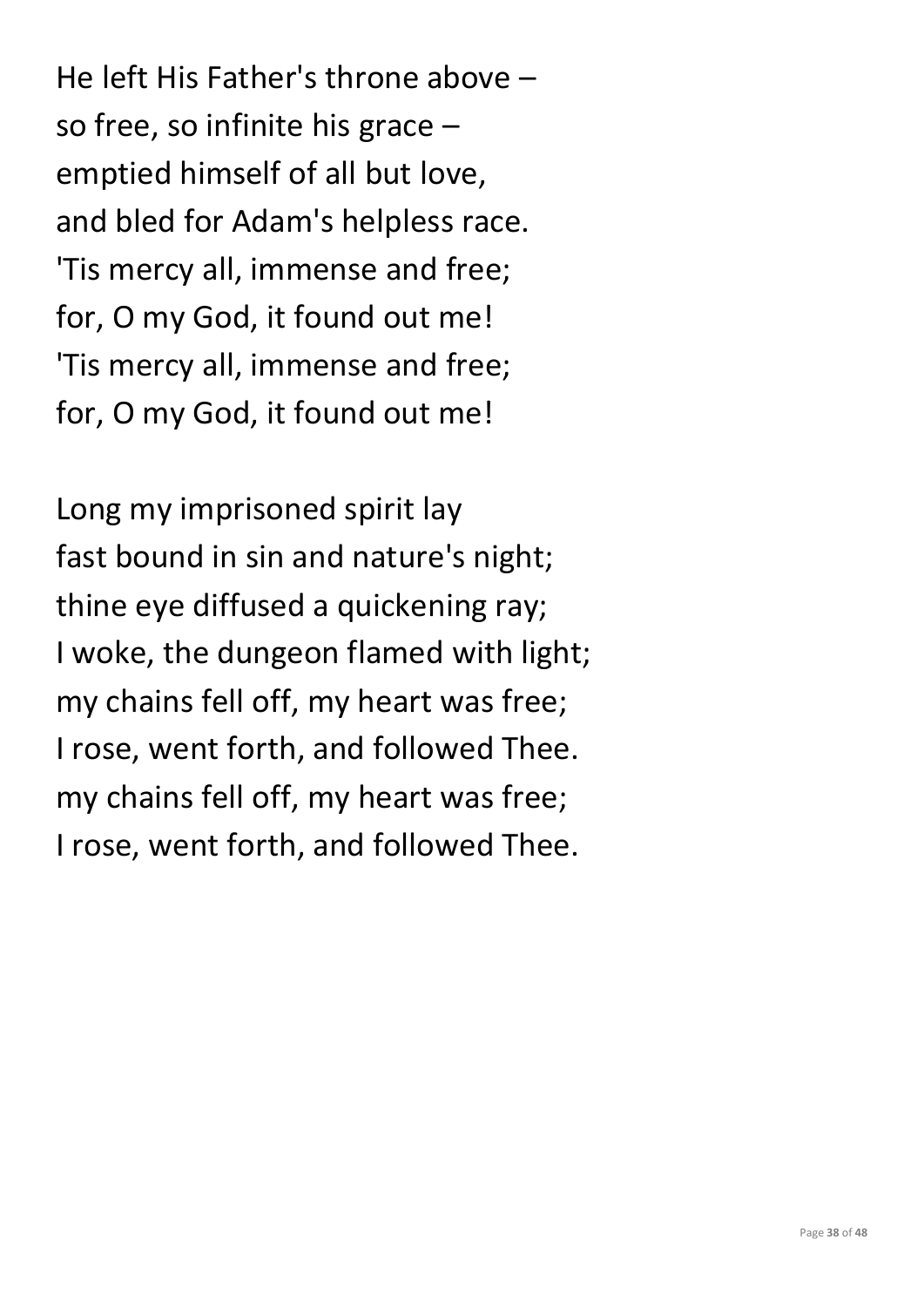No condemnation now I dread; Jesus, and all in him, is mine! Alive in him, my living Head, and clothed in righteousness divine, bold I approach the eternal throne, and claim the crown, through Christ, my own! bold I approach the eternal throne, and claim the crown, through Christ, my own!

Public Domain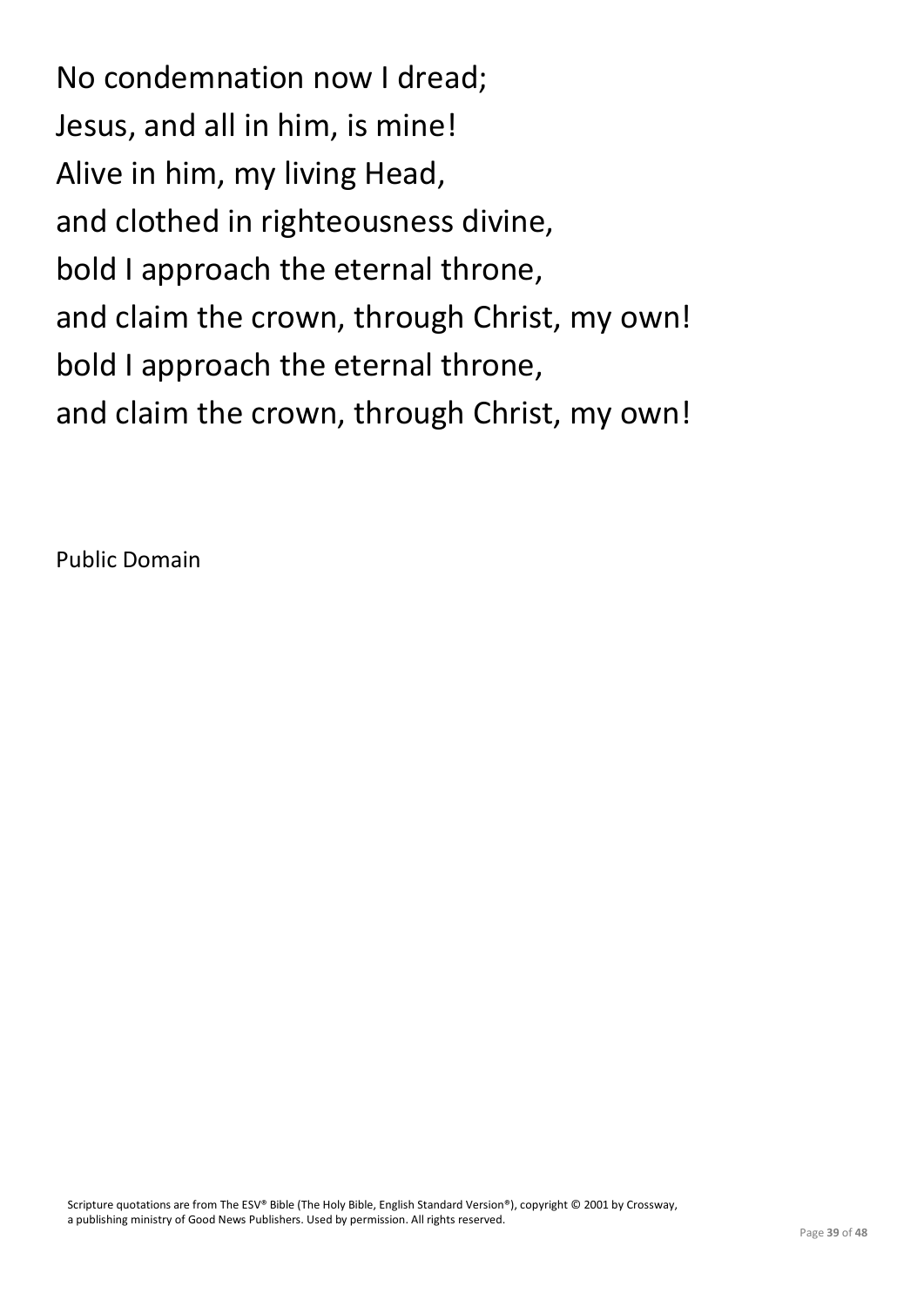#### **Connect with us**

Thank you for joining our service. If you would like for us to get in touch with you, or have any feedback for us, please fill in our Connection Card at **[stmarys.my/connect](http://stmarys.my/connect)**

#### **Giving**

#### **Online transfer**

Bank name: **Standard Chartered Bank Malaysia Bhd** Account name: **St Mary's Cathedral** Account number: **312 142 334 691** Recipient reference: If giving a pledge, enter *your 3 digit pledge number*.

Otherwise, enter **Online Service** or the service you normally attend.

For one-off giving, please email the bank-in slip or online transfer receipt to: **collections@stmaryscathedral.org.my**

#### **Boost e-wallet**

Scan the following QR code using the Boost App. Be sure to confirm "St Mary's Cathedral" is listed as the payee.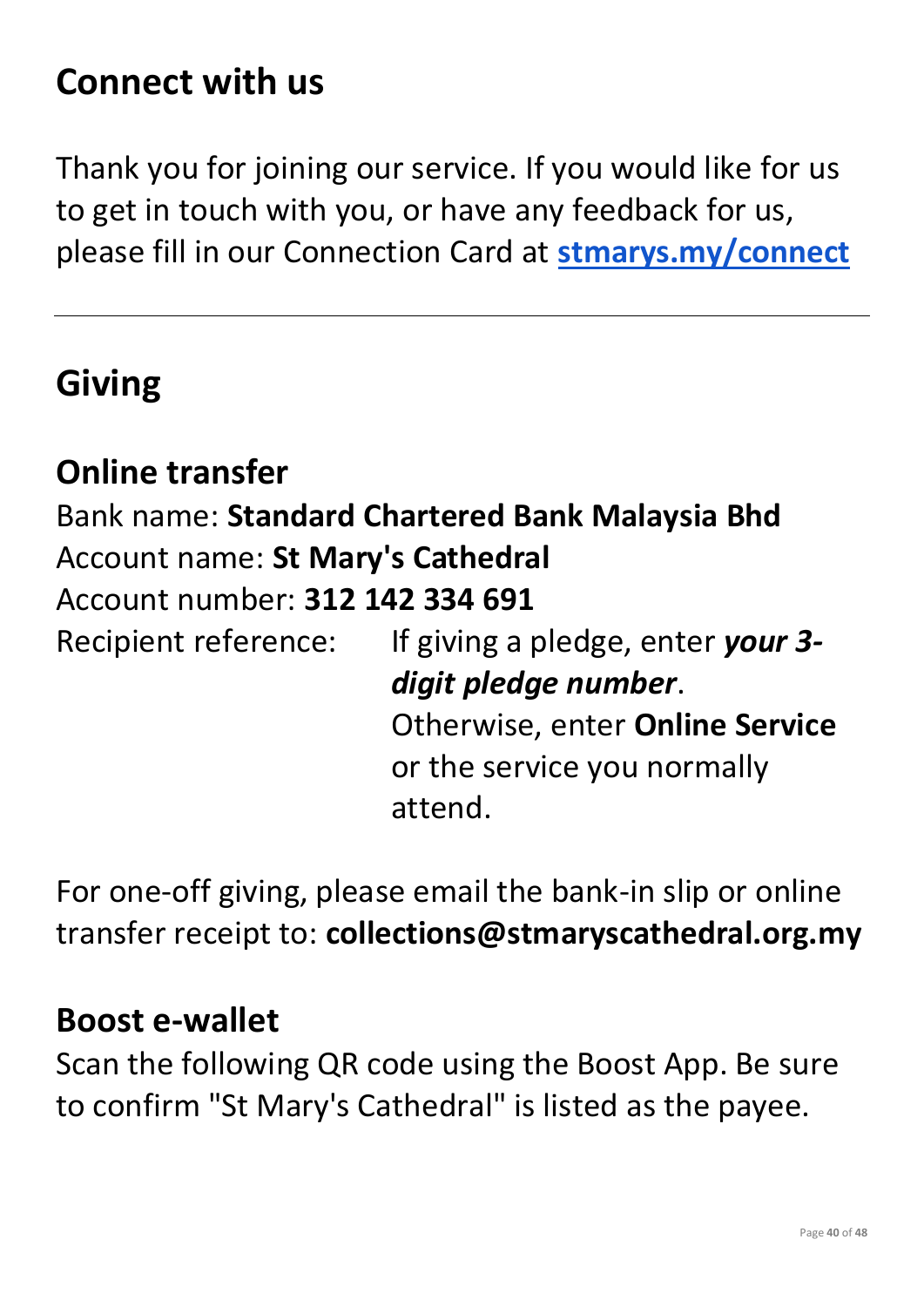

Note: This method of giving is analogous to putting cash into the offertory bag/box. Your donation will go to the General Fund. You will not be given a receipt. Do not use this to give a pledge.

Details on our webpage: **[stmarys.my/give](http://stmarys.my/give)**

#### **Onsite & Online Services**

Here are the details of our English onsite services on Sundays:

- Liturgical Services  $7.00$  am,  $9.00$  am,  $11.00$  am
- Contemporary (SMACC) Services 11.00 am, 5.00 pm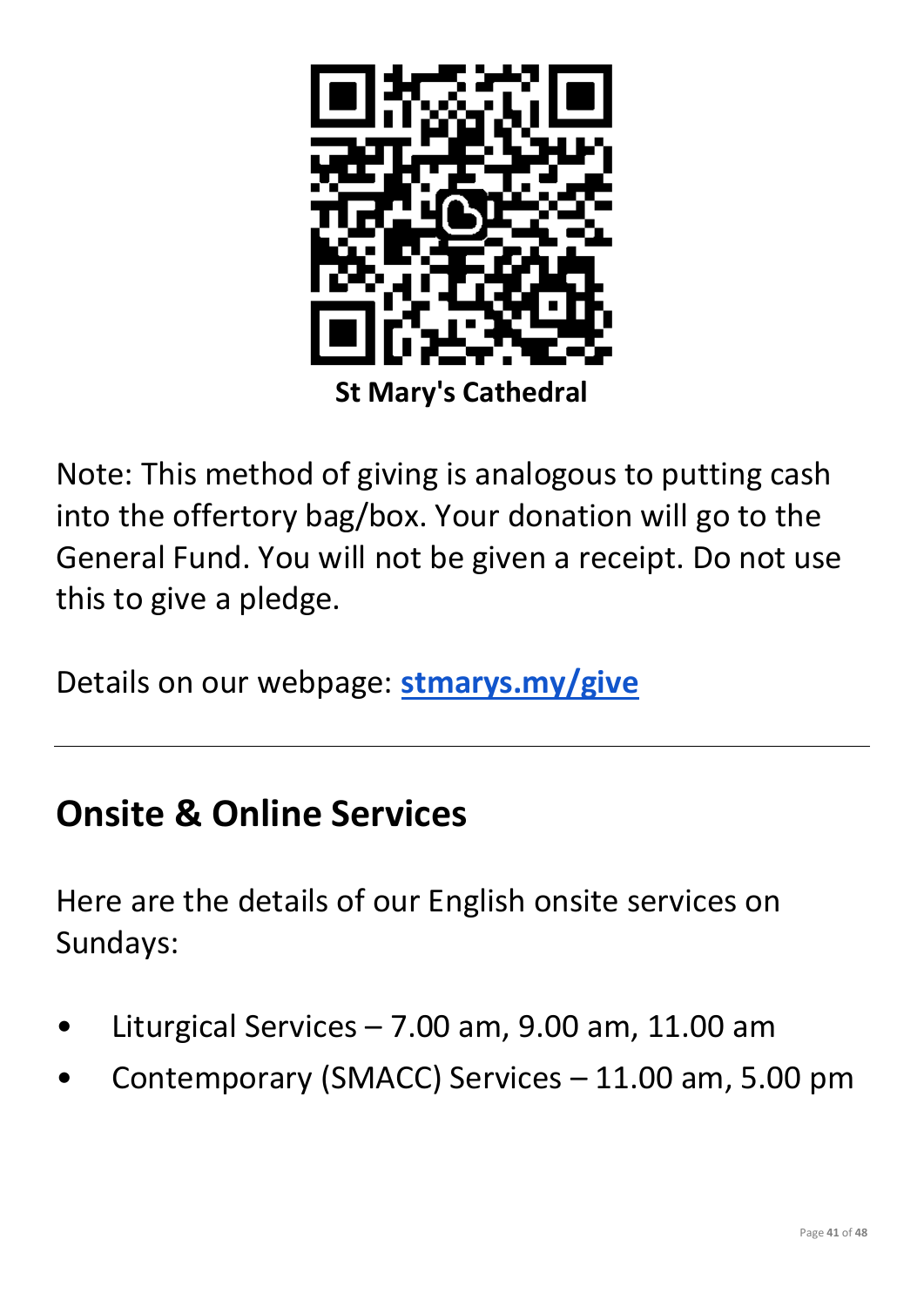If you are joining us online on Sundays, the Liturgical service will be livestreamed at 9.00 am.

More information about our services can be found here: **[stmarys.my/services](http://stmarys.my/services)**

You no longer need to book to come for services at the Cathedral. However, you can still use the booking page to book a carpark at the Royal Selangor Club or at the Cathedral, if you need to. You can book at: **[stmarys.my/booking](http://stmarys.my/booking)**. If you are parking at the Dataran Merdeka Carpark, you do not need to book a carpark. Carparking is free. Bookings for carparking will open at 2.00 pm on Sunday and close at noon on Friday.

### **Onsite Service Volunteers**

We are looking for volunteers to help out at our onsite services. If you are a regular at St Mary's Cathedral and would like to volunteer, please fill in the form at **[stmarys.my/volunteer](http://stmarys.my/volunteer)**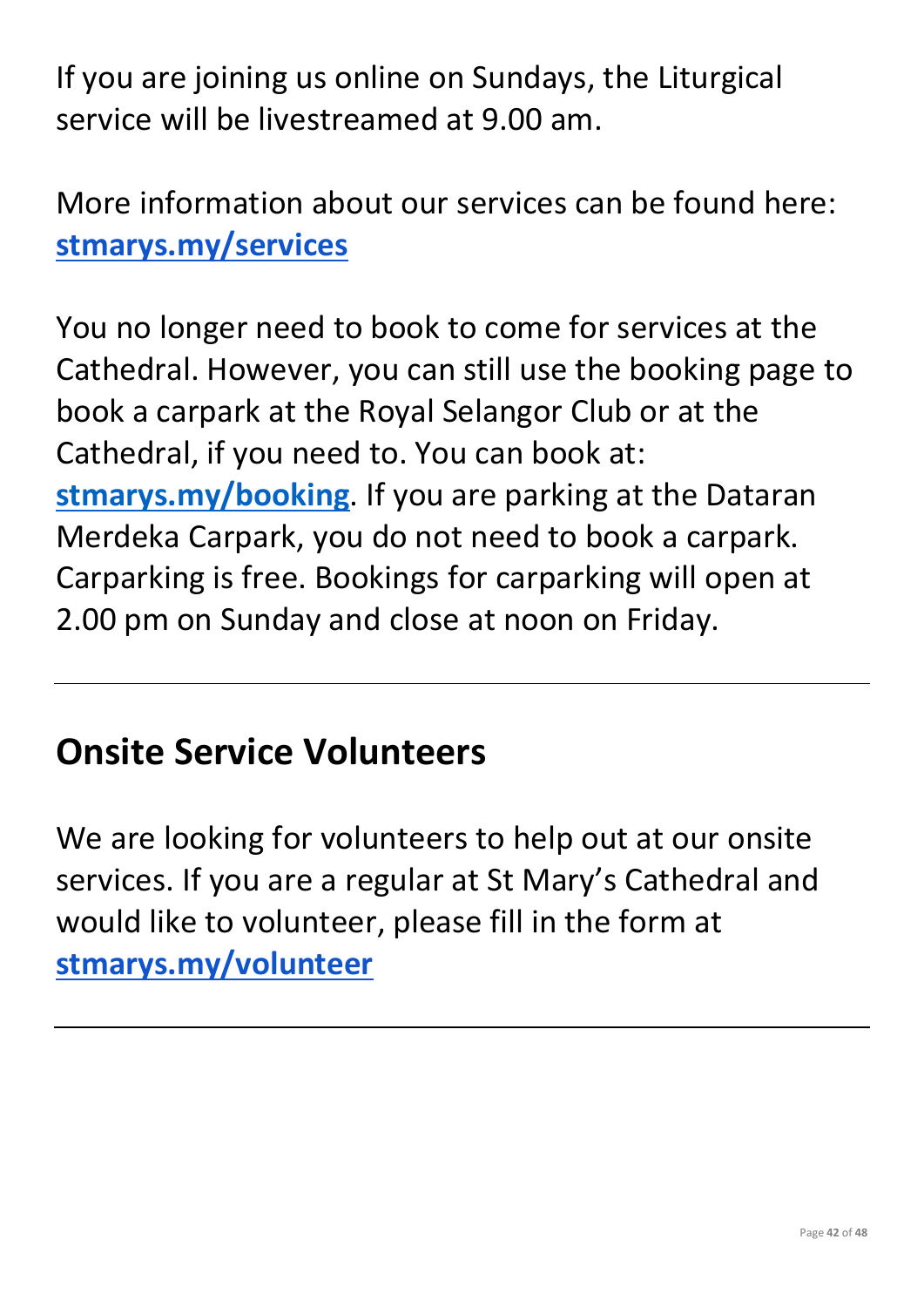## **Golden Circle Retreat**

St Mary's Golden Circle is organizing a retreat in Port Dickson as follows:

Date: Friday, 19 – Sunday, 21 August 2022 Accommodation: Home Stay Speaker: Ps Dinesh Natorajan Fee: TBA Transport: Church Van

As there are limited rooms – registration will be on a first come first served basis.

More details coming soon. Please call Mrs Thilly Abraham on 012-3756165 for more information. Thank you**.**

#### **St Mary's Agape Mission School**

St Mary's Agape Mission School is now in its 9<sup>th</sup> year of operation and currently has over 100 students. As such, the school is always on the lookout for volunteers who might be keen to teach the children. If you have a heart for seeing vulnerable children receive an education and would like to find out more about what is involved, please contact Mei Tan on 012 387 3408.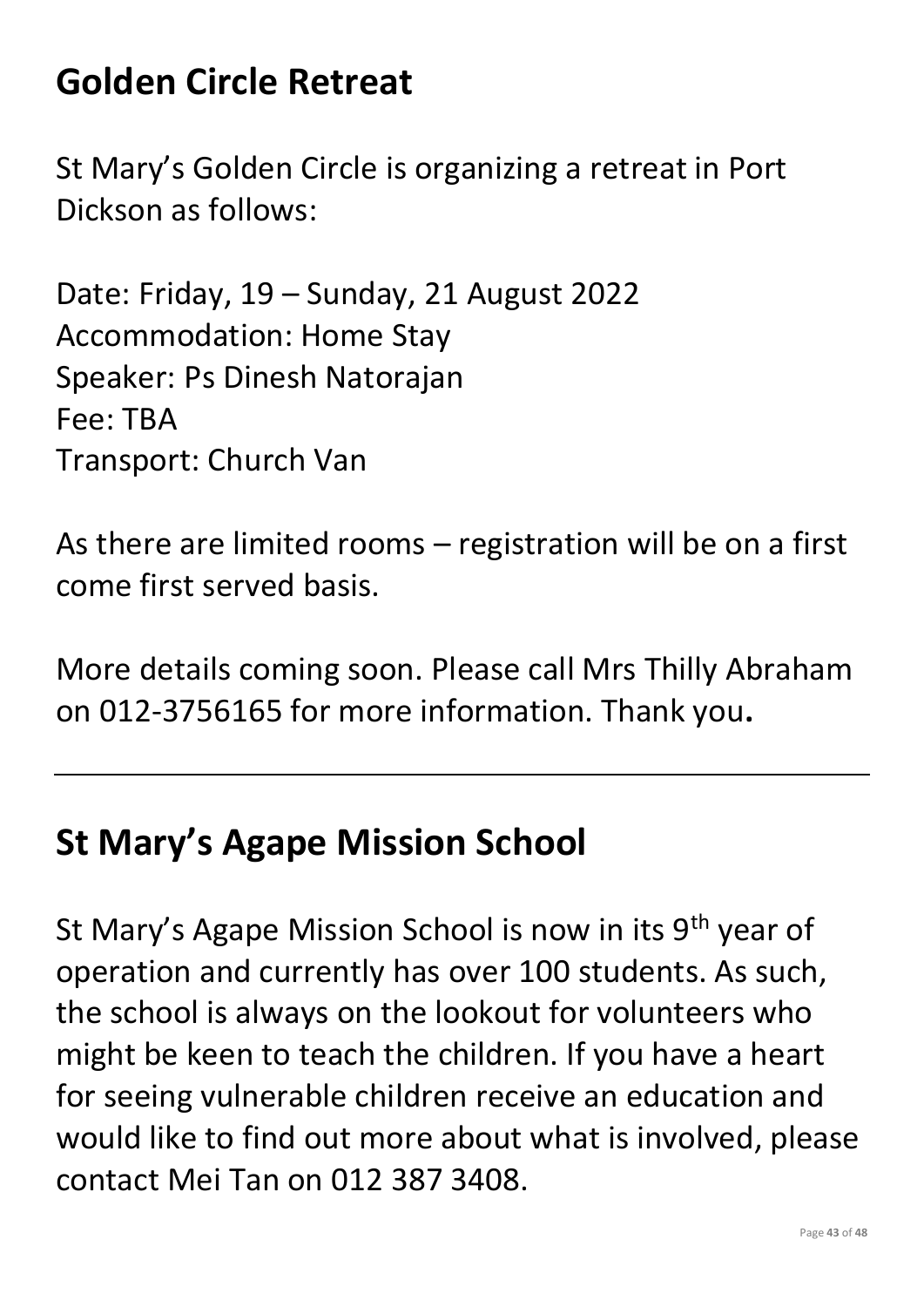The school is located near Ampang, and the time for volunteering is  $9.00$  am  $-12.00$  pm and/or  $1.00 - 3.00$  pm from Mondays to Thursdays.

### **Bible Reading Marathon**

There will be a bible reading marathon involving people from Malaysia and the ASEAN region, to coincide with Malaysia Day this year. The entire Bible will be read via Zoom and livestreamed through Facebook. The organisers are looking for readers, each person reading for 10 minutes. Dates are from 7-10 September 2022. Registration link: **<https://bit.ly/BRMCR2022Registration>**

### **The Daily Office**

We invite you to join us for the Daily Office  $-$  a short daily service with systematic Bible readings and set prayers. This will take place every day at 7.30 am by Zoom (except Sunday).

If you think this would be a helpful part of your daily routine, please join us by simply going to **[stmarys.my/dailyoffice](http://stmarys.my/dailyoffice)** at about 7.25 am each day for a 7.30 am start. That will take you directly to the Zoom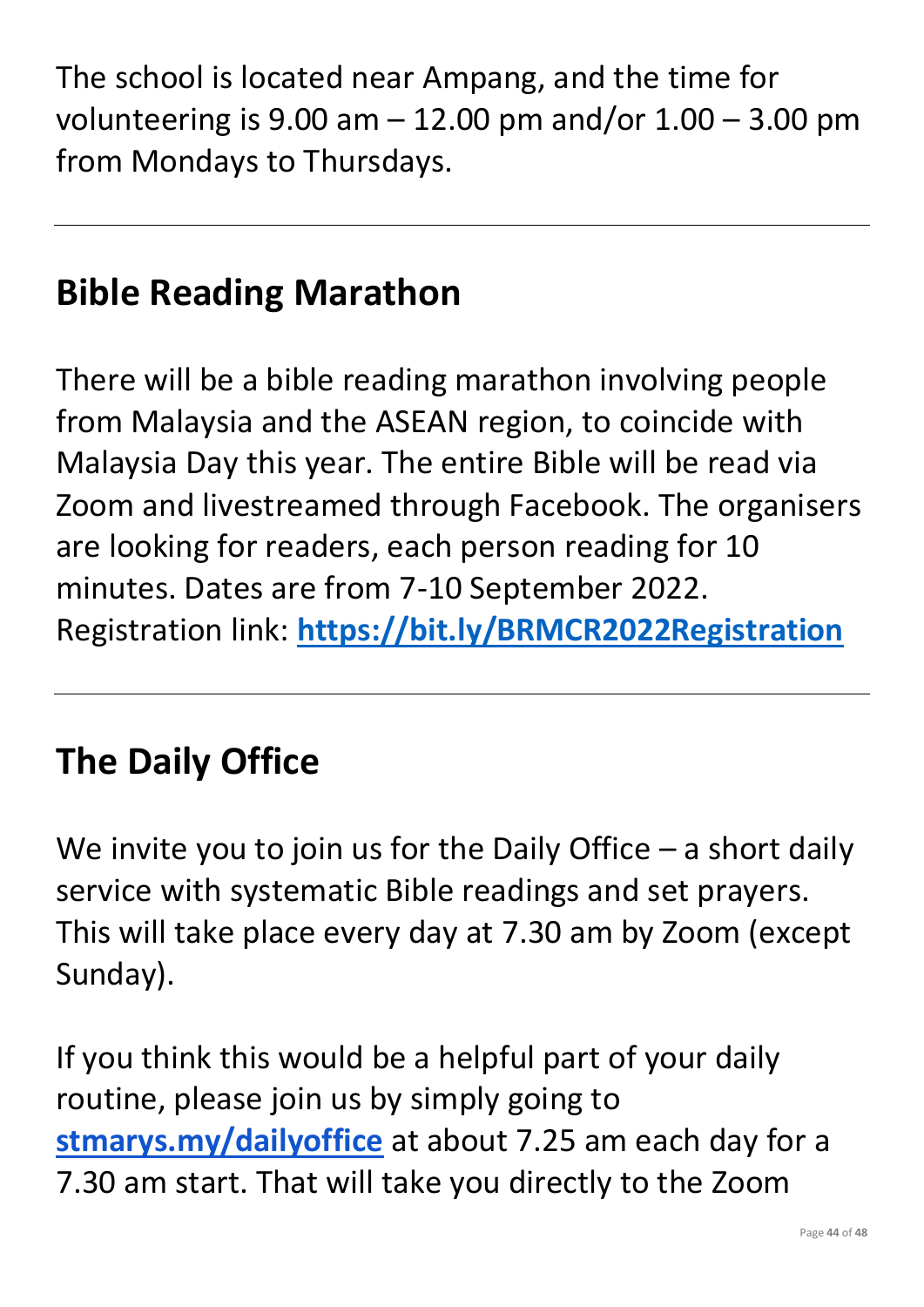room where the service takes place. The service will finish before 8.00 am.

#### **Pastoral Needs**

If you are a regular at St Mary's Cathedral and would like to make an appointment to talk to a pastor, please let us know by filling in a Connection Card at **[stmarys.my/connect](http://stmarys.my/connect)** or call the Cathedral Office on 011 5760 3484.

If you are a woman and there are pastoral matters you prefer to talk about with another woman, you can contact Mrs Christine Rajaratnam or Miss Danielle Cheng. If you would like one of them to contact you, please let us know in the same way – you can fill in a Connection Card at **[stmarys.my/connect](http://stmarys.my/connect)** or call the Cathedral Office on 011 5760 3484.

If there is a pastoral emergency, you can reach the pastoral team on our Emergency Pastoral Care Hotline: 011 5762 8524.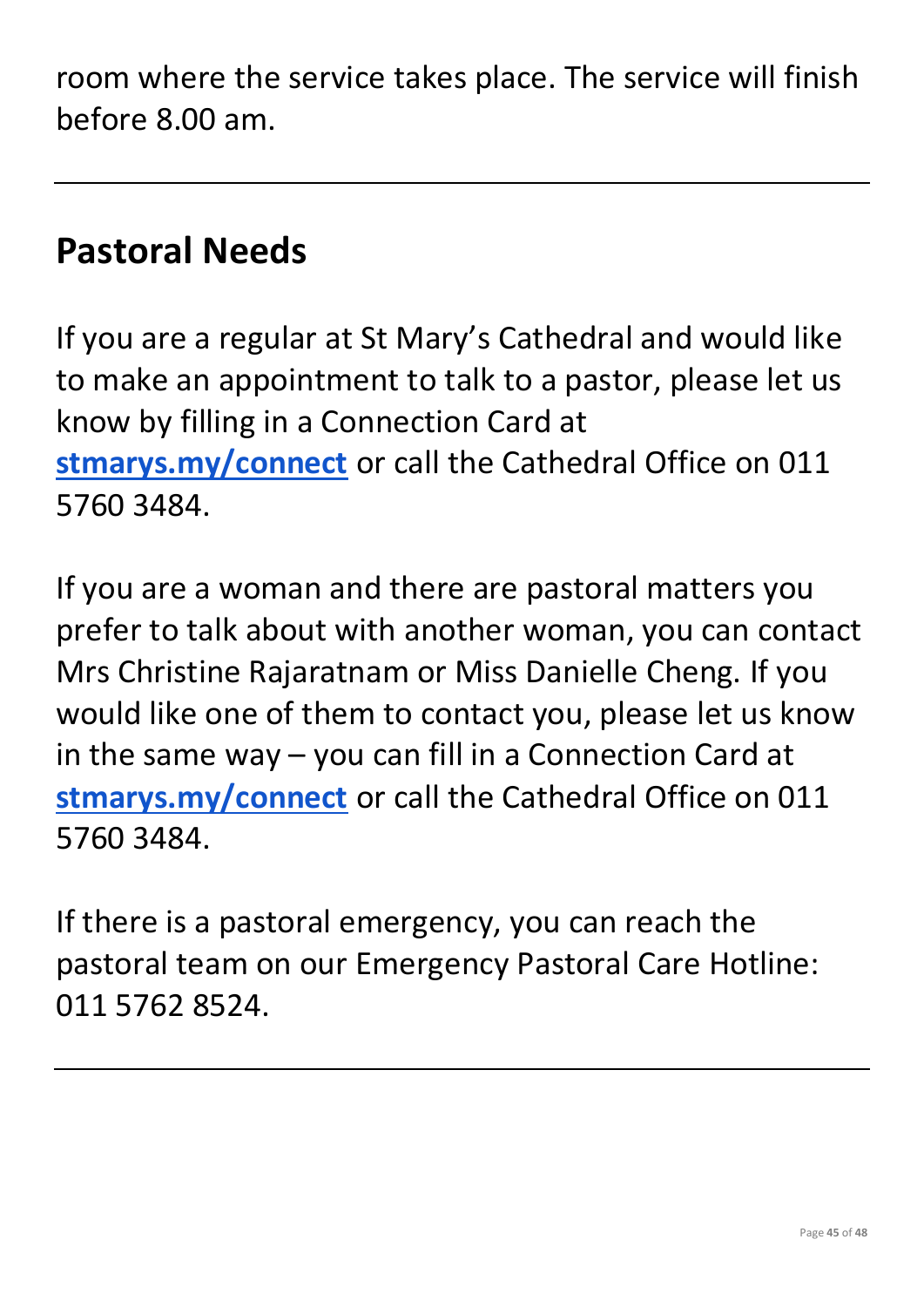# **Small Groups**

Looking to connect with a Christian community? We encourage you to consider joining one of our online or inperson small groups. This is one of the important ways we grow together as a community of God's people as we gather under His Word and seek to encourage one another to persevere in following Jesus.

If you would like to join a small group, please fill in a form at **[stmarys.my/smallgroups](http://stmarys.my/smallgroups)** and we'd be happy to help find you one.

#### **Kids' Church**

Kids' Church meets online every week at the following times:

- 3-4 year olds on Sunday at 9.45 am
- 5-6 year olds on Sunday at 9.00 am
- 7-9 year olds on Saturday at 2.00 pm
- 10-12 year olds on Sunday at 2.30 pm

If you would like to enrol your child or find out more about Kids' Church, please visit **[stmarys.my/kids](http://stmarys.my/kids)**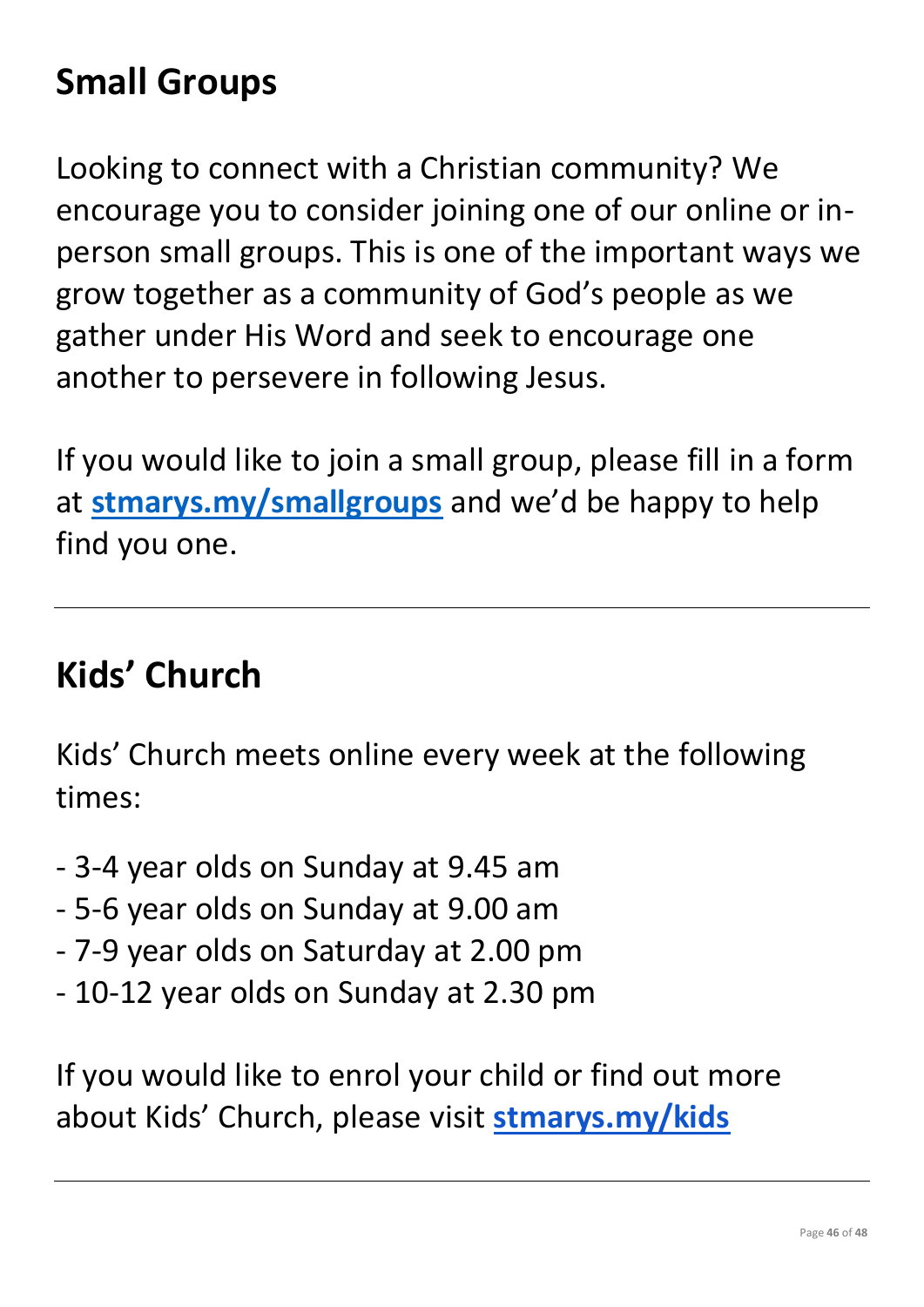# **Youth Fellowship**

Our Youth Fellowship (ages 13-18) meets on Sundays at 2.00 pm. If you would like to join us, please sign up at **[stmarys.my/youth](http://stmarys.my/youth)**

#### **Youth Confirmation Programme**

If you would like to indicate interest in our Youth Confirmation Programme for your teenager aged 13-17, please let us know at **[stmarys.my/youthconfirmation](http://stmarys.my/youthconfirmation)** and we will inform you when the next one starts.

#### **Subscribe to our Mailing List**

To receive emails about latest updates and important news about the Cathedral, fill in the form at **[stmarys.my/subscribe](http://stmarys.my/subscribe)**